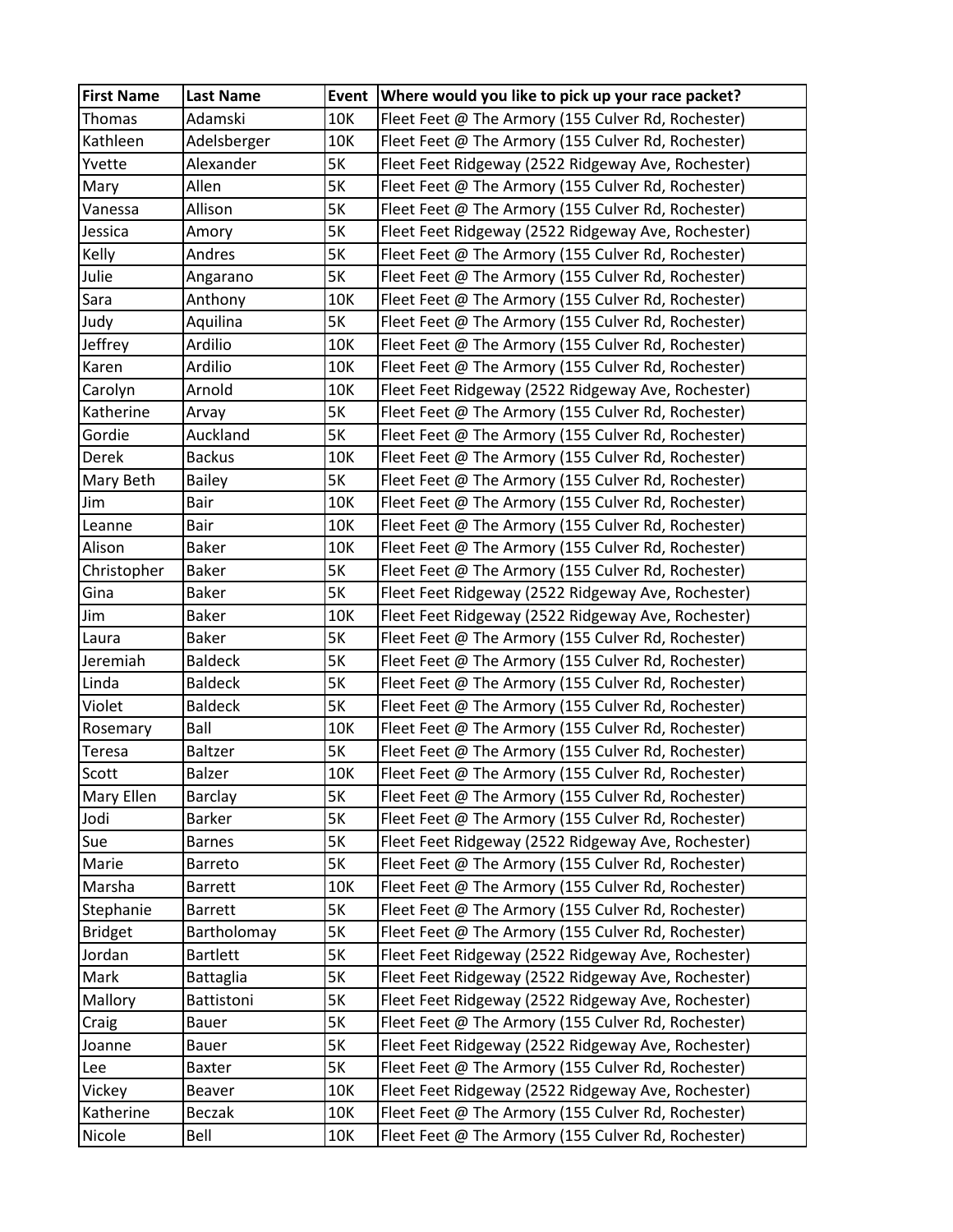| Crystal       | Bengier            | 10K       | Fleet Feet @ The Armory (155 Culver Rd, Rochester) |
|---------------|--------------------|-----------|----------------------------------------------------|
| Cindy         | <b>Bennett</b>     | 10K       | Fleet Feet @ The Armory (155 Culver Rd, Rochester) |
| <b>Rick</b>   | <b>Bennett</b>     | 10K       | Fleet Feet @ The Armory (155 Culver Rd, Rochester) |
| Joel          | Benzel             | 10K       | Fleet Feet @ The Armory (155 Culver Rd, Rochester) |
| Christopher   | <b>Best</b>        | 10K       | Fleet Feet @ The Armory (155 Culver Rd, Rochester) |
| Melissa       | Best               | 10K       | Fleet Feet @ The Armory (155 Culver Rd, Rochester) |
| Lauren        | Bevacqua           | 10K       | Fleet Feet @ The Armory (155 Culver Rd, Rochester) |
| Sue           | <b>Biddle</b>      | 10K       | Fleet Feet @ The Armory (155 Culver Rd, Rochester) |
| Justine       | Biermann           | 10K       | Fleet Feet @ The Armory (155 Culver Rd, Rochester) |
| Karen         | Bilancini          | 5K        | Fleet Feet Ridgeway (2522 Ridgeway Ave, Rochester) |
| Ken           | Bilancini          | 5K        | Fleet Feet Ridgeway (2522 Ridgeway Ave, Rochester) |
| Heather       | Biondolillo        | 10K       | Fleet Feet @ The Armory (155 Culver Rd, Rochester) |
| Mark          | Biondolillo        | 10K       | Fleet Feet @ The Armory (155 Culver Rd, Rochester) |
| <b>Birgit</b> | <b>Bischof</b>     | 10K       | Fleet Feet @ The Armory (155 Culver Rd, Rochester) |
| Benjamin      | Blakley            | 5K        | Fleet Feet Ridgeway (2522 Ridgeway Ave, Rochester) |
| Marc          | Blakley            | 5K        | Fleet Feet Ridgeway (2522 Ridgeway Ave, Rochester) |
| Michele       | Blakley            | 5K        | Fleet Feet Ridgeway (2522 Ridgeway Ave, Rochester) |
| Ned           | <b>Blakley</b>     | 5K        | Fleet Feet Ridgeway (2522 Ridgeway Ave, Rochester) |
| Nelson        | <b>Blish</b>       | 10K       | Fleet Feet Ridgeway (2522 Ridgeway Ave, Rochester) |
| Michael       | <b>Bodine</b>      | 10K       | Fleet Feet @ The Armory (155 Culver Rd, Rochester) |
| Mary          | <b>Bogert</b>      | 5K        | Fleet Feet @ The Armory (155 Culver Rd, Rochester) |
| Kate          | <b>Boggs</b>       | 10K       | Fleet Feet Ridgeway (2522 Ridgeway Ave, Rochester) |
| Steve         | Bogumil            | 10K       | Fleet Feet Ridgeway (2522 Ridgeway Ave, Rochester) |
| Alicia        | Bohrer             | <b>5K</b> | Fleet Feet Ridgeway (2522 Ridgeway Ave, Rochester) |
| Beth          | <b>Boily</b>       | 5K        | Fleet Feet Ridgeway (2522 Ridgeway Ave, Rochester) |
| Ashlyn        | <b>Bollig</b>      | 5K        | Fleet Feet @ The Armory (155 Culver Rd, Rochester) |
| Tyler         | <b>Bolt</b>        | 5K        | Fleet Feet @ The Armory (155 Culver Rd, Rochester) |
| Jennifer      | Bonfanti           | 10K       | Fleet Feet @ The Armory (155 Culver Rd, Rochester) |
| Laurie        | Booher             | 5K        | Fleet Feet @ The Armory (155 Culver Rd, Rochester) |
| Tim           | Booher             | 5K        | Fleet Feet @ The Armory (155 Culver Rd, Rochester) |
| Joyce         | Boone              | 10K       | Fleet Feet @ The Armory (155 Culver Rd, Rochester) |
| Kayla         | Borgerding         | 5K        | Fleet Feet @ The Armory (155 Culver Rd, Rochester) |
| Amanda        | Boron              | 10K       | Fleet Feet @ The Armory (155 Culver Rd, Rochester) |
| Annette       | Borrelli           | <b>5K</b> | Fleet Feet Ridgeway (2522 Ridgeway Ave, Rochester) |
| Sandra        | <b>Bossert</b>     | 10K       | Fleet Feet @ The Armory (155 Culver Rd, Rochester) |
| Amanda        | <b>Bouchard</b>    | 10K       | Fleet Feet @ The Armory (155 Culver Rd, Rochester) |
| Tina          | Boyd-Bauer         | 10K       | Fleet Feet @ The Armory (155 Culver Rd, Rochester) |
| John          | <b>Brach</b>       | 5K        | Fleet Feet @ The Armory (155 Culver Rd, Rochester) |
| Samuel        | <b>Brache</b>      | 10K       | Fleet Feet @ The Armory (155 Culver Rd, Rochester) |
| Emma          | <b>Bradley</b>     | 10K       | Fleet Feet Ridgeway (2522 Ridgeway Ave, Rochester) |
| Kirby         | <b>Branciforte</b> | 10K       | Fleet Feet @ The Armory (155 Culver Rd, Rochester) |
| Kristen       | <b>Brandt</b>      | 10K       | Fleet Feet @ The Armory (155 Culver Rd, Rochester) |
| Jennifer      | <b>Brest</b>       | 5K        | Fleet Feet Ridgeway (2522 Ridgeway Ave, Rochester) |
| Jessica       | <b>Brest</b>       | 10K       | Fleet Feet Ridgeway (2522 Ridgeway Ave, Rochester) |
| Julia         | <b>Brest</b>       | 5K        | Fleet Feet Ridgeway (2522 Ridgeway Ave, Rochester) |
| Katherine     | <b>Briant</b>      | 5K        | Fleet Feet @ The Armory (155 Culver Rd, Rochester) |
| Chris         | <b>Brick</b>       | 5K        | Fleet Feet @ The Armory (155 Culver Rd, Rochester) |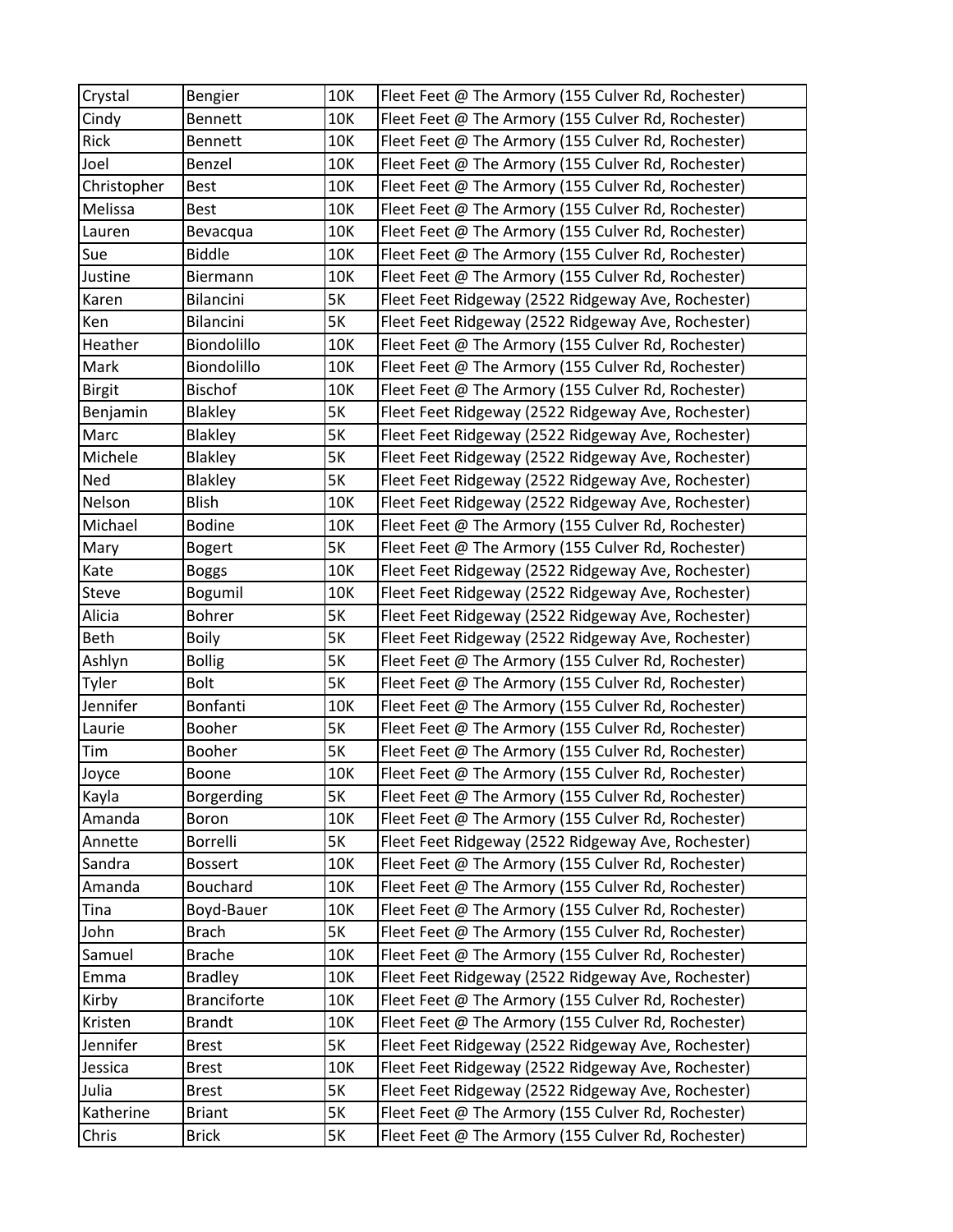| James        | Brigden         | 10K       | Fleet Feet @ The Armory (155 Culver Rd, Rochester) |
|--------------|-----------------|-----------|----------------------------------------------------|
| Kevin        | <b>Bromley</b>  | 10K       | Fleet Feet @ The Armory (155 Culver Rd, Rochester) |
| Sarah        | <b>Brookes</b>  | 5K        | Fleet Feet @ The Armory (155 Culver Rd, Rochester) |
| Joelle       | <b>Brunetto</b> | 10K       | Fleet Feet @ The Armory (155 Culver Rd, Rochester) |
| Kristin      | <b>Brunetto</b> | 10K       | Fleet Feet @ The Armory (155 Culver Rd, Rochester) |
| Jennifer     | <b>Bruno</b>    | 10K       | Fleet Feet @ The Armory (155 Culver Rd, Rochester) |
| Gregory      | Bryniarski      | 5K        | Fleet Feet Ridgeway (2522 Ridgeway Ave, Rochester) |
| Maureen      | Bryniarski      | 5K        | Fleet Feet Ridgeway (2522 Ridgeway Ave, Rochester) |
| Cheryl       | <b>Budinski</b> | 5K        | Fleet Feet Ridgeway (2522 Ridgeway Ave, Rochester) |
| <b>Nick</b>  | <b>Budinski</b> | 10K       | Fleet Feet Ridgeway (2522 Ridgeway Ave, Rochester) |
| <b>Becky</b> | <b>Burke</b>    | 10K       | Fleet Feet Ridgeway (2522 Ridgeway Ave, Rochester) |
| Michael      | <b>Burns</b>    | 10K       | Fleet Feet @ The Armory (155 Culver Rd, Rochester) |
| Kate         | <b>Busby</b>    | 10K       | Fleet Feet @ The Armory (155 Culver Rd, Rochester) |
| Lori         | <b>Bush</b>     | 10K       | Fleet Feet @ The Armory (155 Culver Rd, Rochester) |
| Janice       | <b>Butler</b>   | 5K        | Fleet Feet Ridgeway (2522 Ridgeway Ave, Rochester) |
| Crystal      | Byron           | 10K       | Fleet Feet Ridgeway (2522 Ridgeway Ave, Rochester) |
| Hannah       | Byron           | 5K        | Fleet Feet @ The Armory (155 Culver Rd, Rochester) |
| Zachary      | Byron           | 10K       | Fleet Feet Ridgeway (2522 Ridgeway Ave, Rochester) |
| Alissa       | Calandra        | 10K       | Fleet Feet @ The Armory (155 Culver Rd, Rochester) |
| Hayley       | Calcagno        | 10K       | Fleet Feet @ The Armory (155 Culver Rd, Rochester) |
| Sarah        | Calkins         | 5K        | Fleet Feet @ The Armory (155 Culver Rd, Rochester) |
| Elizabeth    | Call            | 10K       | Fleet Feet @ The Armory (155 Culver Rd, Rochester) |
| Scott        | Callaghan       | 10K       | Fleet Feet Ridgeway (2522 Ridgeway Ave, Rochester) |
| Chrystilynn  | Callan          | 10K       | Fleet Feet @ The Armory (155 Culver Rd, Rochester) |
| Kelly        | Carleton        | 10K       | Fleet Feet Ridgeway (2522 Ridgeway Ave, Rochester) |
| Daniel       | Carmen          | 10K       | Fleet Feet @ The Armory (155 Culver Rd, Rochester) |
| Pamela       | Carmichael      | 5K        | Fleet Feet Ridgeway (2522 Ridgeway Ave, Rochester) |
| Kelly        | Cartus          | 10K       | Fleet Feet @ The Armory (155 Culver Rd, Rochester) |
| Cindy        | Casilio         | 10K       | Fleet Feet @ The Armory (155 Culver Rd, Rochester) |
| Mike         | Cassata         | 10K       | Fleet Feet @ The Armory (155 Culver Rd, Rochester) |
| Diane        | Castellani      | 5K        | Fleet Feet @ The Armory (155 Culver Rd, Rochester) |
| Erin         | Castrovinci     | <b>5K</b> | Fleet Feet Ridgeway (2522 Ridgeway Ave, Rochester) |
| Hali         | Castrovinci     | 5K        | Fleet Feet Ridgeway (2522 Ridgeway Ave, Rochester) |
| Linda        | Chalmers        | 10K       | Fleet Feet @ The Armory (155 Culver Rd, Rochester) |
| Mark         | Chan            | 10K       | Fleet Feet @ The Armory (155 Culver Rd, Rochester) |
| David        | Chappius        | 5K        | Fleet Feet @ The Armory (155 Culver Rd, Rochester) |
| Alicia       | Chester         | 10K       | Fleet Feet @ The Armory (155 Culver Rd, Rochester) |
| Sue          | Chichester      | 5K        | Fleet Feet @ The Armory (155 Culver Rd, Rochester) |
| Mary Ann     | Christman       | 10K       | Fleet Feet @ The Armory (155 Culver Rd, Rochester) |
| Ashley       | Chudy           | 10K       | Fleet Feet Ridgeway (2522 Ridgeway Ave, Rochester) |
| Daniel       | Chupe-O'Hanlon  | 10K       | Fleet Feet @ The Armory (155 Culver Rd, Rochester) |
| Joseph       | Ciecierega      | 10K       | Fleet Feet @ The Armory (155 Culver Rd, Rochester) |
| Olivia       | Cifarelli       | 5K        | Fleet Feet @ The Armory (155 Culver Rd, Rochester) |
| Kathryn      | Cilano          | 10K       | Fleet Feet @ The Armory (155 Culver Rd, Rochester) |
| <b>Blake</b> | Circe           | 5K        | Fleet Feet @ The Armory (155 Culver Rd, Rochester) |
| Michelle     | Circe           | 5K        | Fleet Feet @ The Armory (155 Culver Rd, Rochester) |
| Danielle     | Clark           | 10K       | Fleet Feet @ The Armory (155 Culver Rd, Rochester) |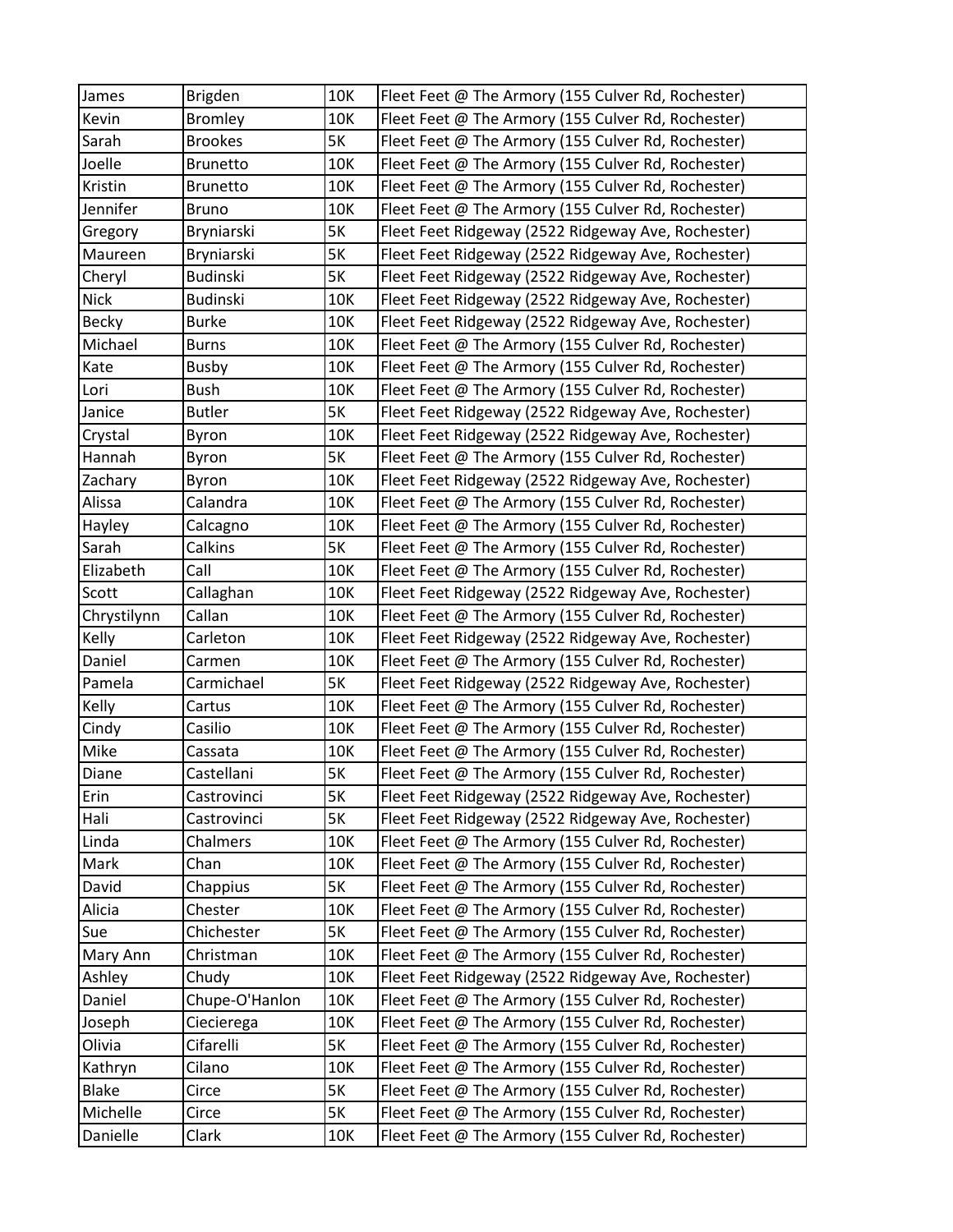| lan            | Clayton        | 10K       | Fleet Feet @ The Armory (155 Culver Rd, Rochester) |
|----------------|----------------|-----------|----------------------------------------------------|
| Katie          | Coakley        | 5K        | Fleet Feet @ The Armory (155 Culver Rd, Rochester) |
| <b>Travis</b>  | Coakley        | 5K        | Fleet Feet @ The Armory (155 Culver Rd, Rochester) |
| Bobbi          | Coburn         | 5K        | Fleet Feet @ The Armory (155 Culver Rd, Rochester) |
| CARRIE         | COLANGELO      | <b>5K</b> | Fleet Feet @ The Armory (155 Culver Rd, Rochester) |
| Chris          | Colangelo      | 5K        | Fleet Feet @ The Armory (155 Culver Rd, Rochester) |
| Dash           | Colangelo      | 5K        | Fleet Feet @ The Armory (155 Culver Rd, Rochester) |
| Frank          | Colavecchia    | 10K       | Fleet Feet Ridgeway (2522 Ridgeway Ave, Rochester) |
| Geoff          | Cole           | 10K       | Fleet Feet Ridgeway (2522 Ridgeway Ave, Rochester) |
| Kathleen       | Cole           | 10K       | Fleet Feet @ The Armory (155 Culver Rd, Rochester) |
| Kevin          | Cole           | 5K        | Fleet Feet @ The Armory (155 Culver Rd, Rochester) |
| Kim            | Cole           | 5K        | Fleet Feet @ The Armory (155 Culver Rd, Rochester) |
| Amy            | Colin          | 10K       | Fleet Feet @ The Armory (155 Culver Rd, Rochester) |
| Kelly          | Concessi       | 5K        | Fleet Feet @ The Armory (155 Culver Rd, Rochester) |
| Paul           | Cone Jr.       | 10K       | Fleet Feet @ The Armory (155 Culver Rd, Rochester) |
| Pat            | Cooney         | 5K        | Fleet Feet @ The Armory (155 Culver Rd, Rochester) |
| Christian      | Cordts         | 10K       | Fleet Feet Ridgeway (2522 Ridgeway Ave, Rochester) |
| Joanna         | Cordts         | 10K       | Fleet Feet Ridgeway (2522 Ridgeway Ave, Rochester) |
| <b>Steve</b>   | Corona         | 5K        | Fleet Feet @ The Armory (155 Culver Rd, Rochester) |
| April          | Cox            | 10K       | Fleet Feet @ The Armory (155 Culver Rd, Rochester) |
| Kathryn        | Cringoli       | 5K        | Fleet Feet @ The Armory (155 Culver Rd, Rochester) |
| Anthony        | Critelli       | 5K        | Fleet Feet @ The Armory (155 Culver Rd, Rochester) |
| Rick           | Cronise        | 10K       | Fleet Feet @ The Armory (155 Culver Rd, Rochester) |
| Suzanne        | Crowley        | 10K       | Fleet Feet @ The Armory (155 Culver Rd, Rochester) |
| Ken            | Crumpler       | 5K        | Fleet Feet @ The Armory (155 Culver Rd, Rochester) |
| Tamye          | Crutchfield    | 10K       | Fleet Feet @ The Armory (155 Culver Rd, Rochester) |
| Daryl Dear     | Cubitt         | 10K       | Fleet Feet @ The Armory (155 Culver Rd, Rochester) |
| Colleen        | Czubinski      | 10K       | Fleet Feet @ The Armory (155 Culver Rd, Rochester) |
| Kaleigh        | <b>Daggs</b>   | <b>5K</b> | Fleet Feet Ridgeway (2522 Ridgeway Ave, Rochester) |
| Carrie         | Daniel         | 5K        | Fleet Feet @ The Armory (155 Culver Rd, Rochester) |
| David          | Dasson         | <b>5K</b> | Fleet Feet @ The Armory (155 Culver Rd, Rochester) |
| Jill           | Davis          | 10K       | Fleet Feet @ The Armory (155 Culver Rd, Rochester) |
| Meghan         | Davis          | 5K        | Fleet Feet @ The Armory (155 Culver Rd, Rochester) |
| Sheila         | Davis          | 5K        | Fleet Feet Ridgeway (2522 Ridgeway Ave, Rochester) |
| Marcy          | Davis-McHugh   | 10K       | Fleet Feet @ The Armory (155 Culver Rd, Rochester) |
| <b>Brendan</b> | Dawson         | 5K        | Fleet Feet @ The Armory (155 Culver Rd, Rochester) |
| Daniel         | Dawson         | 5K        | Fleet Feet @ The Armory (155 Culver Rd, Rochester) |
| Lindsey        | Dawson         | 5K        | Fleet Feet @ The Armory (155 Culver Rd, Rochester) |
| Abner          | De los Santos  | 10K       | Fleet Feet @ The Armory (155 Culver Rd, Rochester) |
| Julie          | DeBonzo        | 5K        | Fleet Feet @ The Armory (155 Culver Rd, Rochester) |
| Patti          | DeCarlo        | 10K       | Fleet Feet Ridgeway (2522 Ridgeway Ave, Rochester) |
| Christine      | Deeter         | 5K        | Fleet Feet @ The Armory (155 Culver Rd, Rochester) |
| Lynne          | Defendorf      | 10K       | Fleet Feet Ridgeway (2522 Ridgeway Ave, Rochester) |
| Erin           | <b>DeGroff</b> | 10K       | Fleet Feet @ The Armory (155 Culver Rd, Rochester) |
| Christine      | DeHond         | 10K       | Fleet Feet Ridgeway (2522 Ridgeway Ave, Rochester) |
| Margaret       | DeMagistris    | 10K       | Fleet Feet @ The Armory (155 Culver Rd, Rochester) |
| Jackie         | DeMarco        | 10K       | Fleet Feet @ The Armory (155 Culver Rd, Rochester) |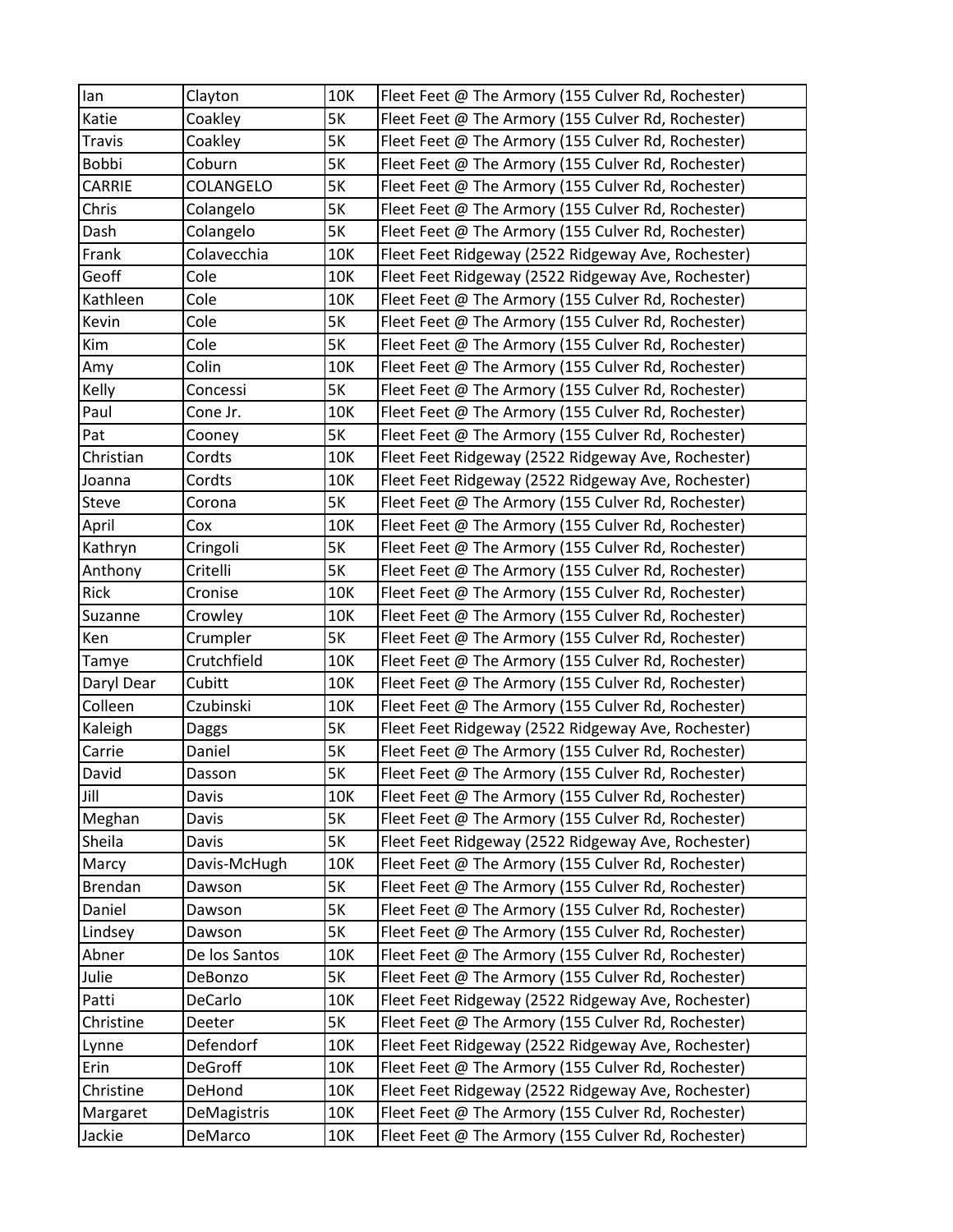| Nancy        | DePrez         | 5K        | Fleet Feet Ridgeway (2522 Ridgeway Ave, Rochester) |
|--------------|----------------|-----------|----------------------------------------------------|
| <b>JULIE</b> | <b>DEUBLE</b>  | 10K       | Fleet Feet Ridgeway (2522 Ridgeway Ave, Rochester) |
| Wanda        | DeVisser       | 10K       | Fleet Feet @ The Armory (155 Culver Rd, Rochester) |
| Jen          | Dewar          | <b>5K</b> | Fleet Feet @ The Armory (155 Culver Rd, Rochester) |
| Doug         | DeWeaver       | 10K       | Fleet Feet Ridgeway (2522 Ridgeway Ave, Rochester) |
| Jason        | Diamond        | 10K       | Fleet Feet @ The Armory (155 Culver Rd, Rochester) |
| MaryAnn      | Diamond        | 10K       | Fleet Feet @ The Armory (155 Culver Rd, Rochester) |
| Nikki        | Diglio         | <b>5K</b> | Fleet Feet @ The Armory (155 Culver Rd, Rochester) |
| Lesley       | DiLorenzo      | <b>5K</b> | Fleet Feet Ridgeway (2522 Ridgeway Ave, Rochester) |
| Colleen      | Dinitto        | <b>5K</b> | Fleet Feet Ridgeway (2522 Ridgeway Ave, Rochester) |
| Carrie       | Dipasquale     | 10K       | Fleet Feet @ The Armory (155 Culver Rd, Rochester) |
| Marirose     | Diprospero     | <b>5K</b> | Fleet Feet @ The Armory (155 Culver Rd, Rochester) |
| Lauren       | Dogan          | 10K       | Fleet Feet @ The Armory (155 Culver Rd, Rochester) |
| Merielle     | Donaldson      | <b>5K</b> | Fleet Feet @ The Armory (155 Culver Rd, Rochester) |
| Bonnie       | Doran          | <b>5K</b> | Fleet Feet @ The Armory (155 Culver Rd, Rochester) |
| Cynthia      | Doran          | <b>5K</b> | Fleet Feet @ The Armory (155 Culver Rd, Rochester) |
| Pat          | <b>Drake</b>   | 10K       | Fleet Feet @ The Armory (155 Culver Rd, Rochester) |
| Jacelyn      | Droegmoeller   | 10K       | Fleet Feet Ridgeway (2522 Ridgeway Ave, Rochester) |
| Stephen      | Droegmoeller   | 10K       | Fleet Feet Ridgeway (2522 Ridgeway Ave, Rochester) |
| Becky        | Drumm          | 10K       | Fleet Feet @ The Armory (155 Culver Rd, Rochester) |
| Catherine    | <b>DuBreck</b> | 10K       | Fleet Feet @ The Armory (155 Culver Rd, Rochester) |
| Jessica      | Duffy          | <b>5K</b> | Fleet Feet Ridgeway (2522 Ridgeway Ave, Rochester) |
| Holly        | Dunn           | <b>5K</b> | Fleet Feet @ The Armory (155 Culver Rd, Rochester) |
| Heather      | Eaggleston     | <b>5K</b> | Fleet Feet @ The Armory (155 Culver Rd, Rochester) |
| Vicki        | Earle          | 10K       | Fleet Feet @ The Armory (155 Culver Rd, Rochester) |
| Samad        | Edlou          | <b>5K</b> | Fleet Feet @ The Armory (155 Culver Rd, Rochester) |
| Michelle     | <b>Ellis</b>   | <b>5K</b> | Fleet Feet Ridgeway (2522 Ridgeway Ave, Rochester) |
| Venitha      | <b>Ellis</b>   | 10K       | Fleet Feet @ The Armory (155 Culver Rd, Rochester) |
| Heather      | Elston         | 10K       | Fleet Feet @ The Armory (155 Culver Rd, Rochester) |
| <b>Tracy</b> | Elston         | 10K       | Fleet Feet @ The Armory (155 Culver Rd, Rochester) |
| Renee        | Emanuele       | <b>5K</b> | Fleet Feet @ The Armory (155 Culver Rd, Rochester) |
| Bethany      | Engle          | 5K        | Fleet Feet @ The Armory (155 Culver Rd, Rochester) |
| Aaron        | Ertel          | 10K       | Fleet Feet Ridgeway (2522 Ridgeway Ave, Rochester) |
| Sophia       | Fallon         | 10K       | Fleet Feet @ The Armory (155 Culver Rd, Rochester) |
| Mike         | Fanelli        | 5K        | Fleet Feet Ridgeway (2522 Ridgeway Ave, Rochester) |
| Andrew       | Farmer         | <b>5K</b> | Fleet Feet @ The Armory (155 Culver Rd, Rochester) |
| Shane        | Farmer         | 10K       | Fleet Feet @ The Armory (155 Culver Rd, Rochester) |
| Anthony      | Fenicchia      | 5K        | Fleet Feet @ The Armory (155 Culver Rd, Rochester) |
| Michael      | Fenicchia      | <b>5K</b> | Fleet Feet @ The Armory (155 Culver Rd, Rochester) |
| Joanna       | Ferguson       | 10K       | Fleet Feet @ The Armory (155 Culver Rd, Rochester) |
| Maria        | Ferrante       | <b>5K</b> | Fleet Feet @ The Armory (155 Culver Rd, Rochester) |
| Meredith     | Ferraro        | 10K       | Fleet Feet @ The Armory (155 Culver Rd, Rochester) |
| Tyler        | Ferraro        | <b>5K</b> | Fleet Feet @ The Armory (155 Culver Rd, Rochester) |
| Deborah      | Ferrell        | <b>5K</b> | Fleet Feet @ The Armory (155 Culver Rd, Rochester) |
| Alix         | Fischer        | <b>5K</b> | Fleet Feet @ The Armory (155 Culver Rd, Rochester) |
| Andrea       | Fischer        | 5K        | Fleet Feet @ The Armory (155 Culver Rd, Rochester) |
| Barb         | Fisher         | 5K        | Fleet Feet Ridgeway (2522 Ridgeway Ave, Rochester) |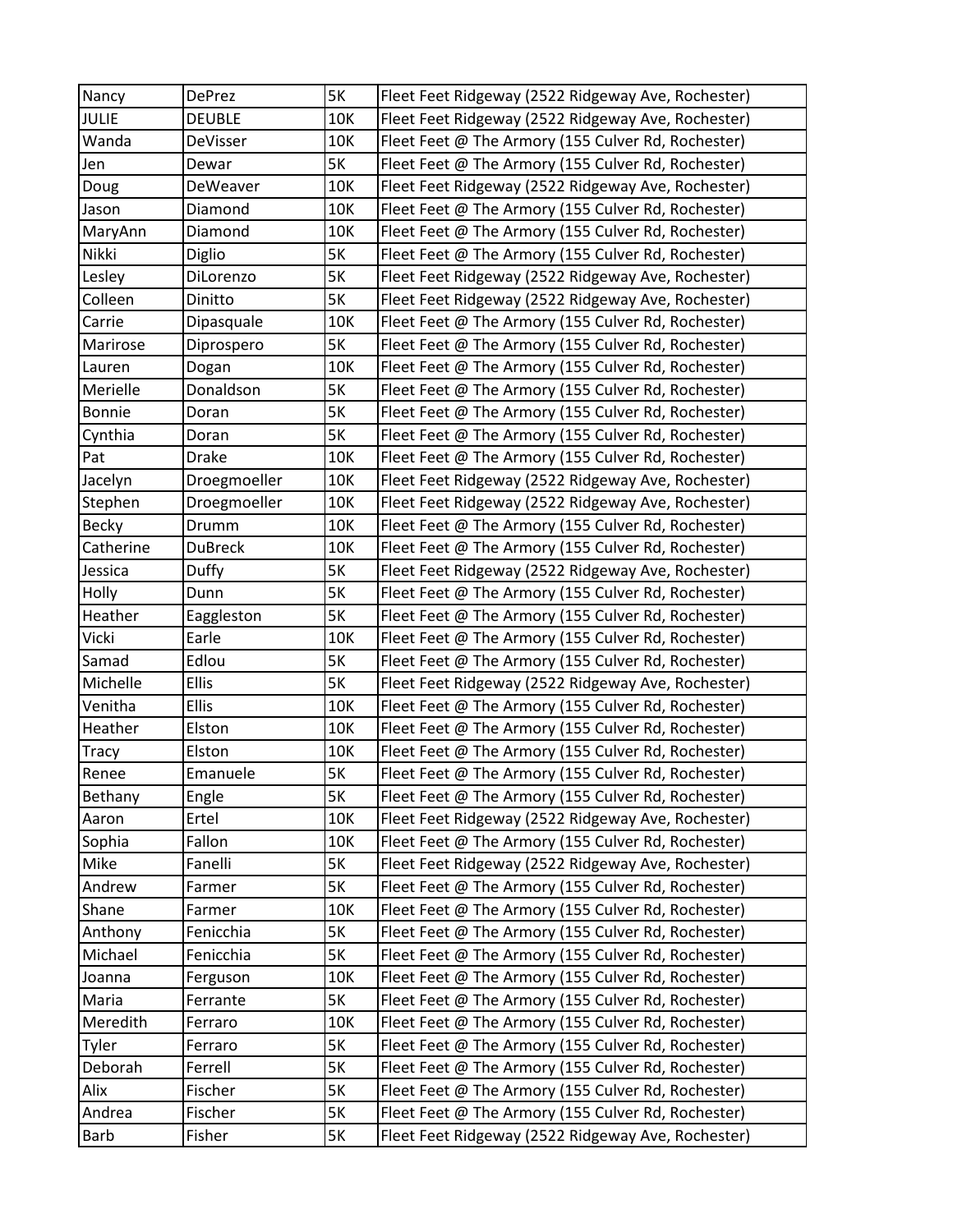| Caren        | Fisher      | 10K       | Fleet Feet Ridgeway (2522 Ridgeway Ave, Rochester) |
|--------------|-------------|-----------|----------------------------------------------------|
| Mike         | Fisher      | 5K        | Fleet Feet @ The Armory (155 Culver Rd, Rochester) |
| Carolyn      | Fleming     | <b>5K</b> | Fleet Feet @ The Armory (155 Culver Rd, Rochester) |
| Mariana      | Flores Kim  | 5K        | Fleet Feet @ The Armory (155 Culver Rd, Rochester) |
| Andrew       | Foley       | 5K        | Fleet Feet @ The Armory (155 Culver Rd, Rochester) |
| Mari         | Foley       | 10K       | Fleet Feet @ The Armory (155 Culver Rd, Rochester) |
| Andrew       | Follett     | 10K       | Fleet Feet Ridgeway (2522 Ridgeway Ave, Rochester) |
| Frederick    | Follette    | 10K       | Fleet Feet @ The Armory (155 Culver Rd, Rochester) |
| Darlene      | Foreman     | <b>5K</b> | Fleet Feet @ The Armory (155 Culver Rd, Rochester) |
| Jeffrey      | Foust       | <b>5K</b> | Fleet Feet @ The Armory (155 Culver Rd, Rochester) |
| Suzanne      | Foust       | <b>5K</b> | Fleet Feet @ The Armory (155 Culver Rd, Rochester) |
| Christopher  | Frank       | 10K       | Fleet Feet Ridgeway (2522 Ridgeway Ave, Rochester) |
| Rebecca      | Frantz      | 5K        | Fleet Feet @ The Armory (155 Culver Rd, Rochester) |
| <b>Beth</b>  | Frawley     | 10K       | Fleet Feet @ The Armory (155 Culver Rd, Rochester) |
| Shannon      | Frear       | 10K       | Fleet Feet Ridgeway (2522 Ridgeway Ave, Rochester) |
| George       | Frew        | 10K       | Fleet Feet @ The Armory (155 Culver Rd, Rochester) |
| Melanie      | Friesen     | <b>5K</b> | Fleet Feet Ridgeway (2522 Ridgeway Ave, Rochester) |
| Megan        | Fritts      | <b>5K</b> | Fleet Feet @ The Armory (155 Culver Rd, Rochester) |
| Eddie        | Frusci      | 10K       | Fleet Feet @ The Armory (155 Culver Rd, Rochester) |
| Emine        | Frusci      | 10K       | Fleet Feet @ The Armory (155 Culver Rd, Rochester) |
| Michelle     | Frye        | 5K        | Fleet Feet Ridgeway (2522 Ridgeway Ave, Rochester) |
| Kathleen     | Fuller      | 10K       | Fleet Feet @ The Armory (155 Culver Rd, Rochester) |
| Emily        | Gacioch     | 5K        | Fleet Feet @ The Armory (155 Culver Rd, Rochester) |
| Jonathan     | Gacioch     | <b>5K</b> | Fleet Feet @ The Armory (155 Culver Rd, Rochester) |
| Stephanie    | Gage        | 10K       | Fleet Feet @ The Armory (155 Culver Rd, Rochester) |
| Amiee        | Gaudino     | 5K        | Fleet Feet @ The Armory (155 Culver Rd, Rochester) |
| Pamela       | Geil        | <b>5K</b> | Fleet Feet @ The Armory (155 Culver Rd, Rochester) |
| Diane        | George      | 5K        | Fleet Feet @ The Armory (155 Culver Rd, Rochester) |
| Mark         | Gerstner    | 10K       | Fleet Feet @ The Armory (155 Culver Rd, Rochester) |
| Scott        | Ghene       | 10K       | Fleet Feet @ The Armory (155 Culver Rd, Rochester) |
| Elissa       | Gielen      | 5K        | Fleet Feet @ The Armory (155 Culver Rd, Rochester) |
| Kathy        | Gilbert     | 10K       | Fleet Feet @ The Armory (155 Culver Rd, Rochester) |
| William      | Gillett     | 5K        | Fleet Feet @ The Armory (155 Culver Rd, Rochester) |
| Joan         | Gilman      | 10K       | Fleet Feet @ The Armory (155 Culver Rd, Rochester) |
| Kathy        | Gilman      | 10K       | Fleet Feet @ The Armory (155 Culver Rd, Rochester) |
| Cheryl       | Giraulo     | 10K       | Fleet Feet @ The Armory (155 Culver Rd, Rochester) |
| Amanda       | Glann       | 10K       | Fleet Feet @ The Armory (155 Culver Rd, Rochester) |
| <b>Brock</b> | Glann       | 10K       | Fleet Feet @ The Armory (155 Culver Rd, Rochester) |
| Howard       | Glastonbury | 5K        | Fleet Feet @ The Armory (155 Culver Rd, Rochester) |
| Elise        | Gleeson     | 10K       | Fleet Feet @ The Armory (155 Culver Rd, Rochester) |
| Kimberly     | Glennon     | 10K       | Fleet Feet @ The Armory (155 Culver Rd, Rochester) |
| Peter        | Glennon     | <b>5K</b> | Fleet Feet @ The Armory (155 Culver Rd, Rochester) |
| Emily        | Goldsmith   | 5K        | Fleet Feet @ The Armory (155 Culver Rd, Rochester) |
| Frank        | Golojuch    | 10K       | Fleet Feet @ The Armory (155 Culver Rd, Rochester) |
| Marietta     | Goodliff    | 10K       | Fleet Feet Ridgeway (2522 Ridgeway Ave, Rochester) |
| William      | Gorley      | 5K        | Fleet Feet @ The Armory (155 Culver Rd, Rochester) |
| Lisa         | Gorman      | 10K       | Fleet Feet @ The Armory (155 Culver Rd, Rochester) |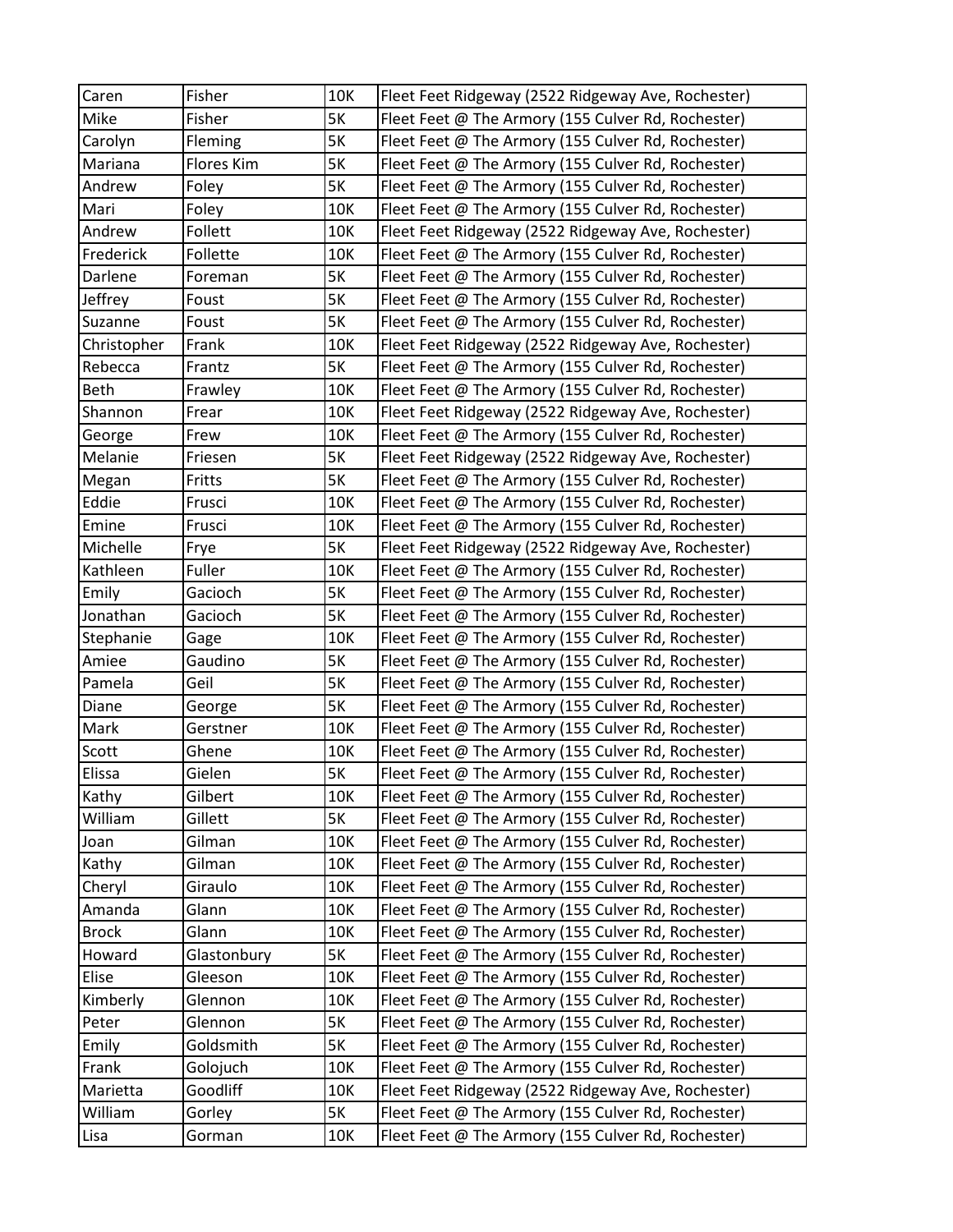| Tom            | Gorman         | 10K       | Fleet Feet @ The Armory (155 Culver Rd, Rochester) |
|----------------|----------------|-----------|----------------------------------------------------|
| Andrew         | Gotowka        | 5K        | Fleet Feet @ The Armory (155 Culver Rd, Rochester) |
| Fiona          | Grana          | 5K        | Fleet Feet Ridgeway (2522 Ridgeway Ave, Rochester) |
| Hilary         | Grana          | 5K        | Fleet Feet Ridgeway (2522 Ridgeway Ave, Rochester) |
| Jayden         | Grayko         | 5K        | Fleet Feet @ The Armory (155 Culver Rd, Rochester) |
| Kim            | Green          | 10K       | Fleet Feet @ The Armory (155 Culver Rd, Rochester) |
| Mitchell       | Green          | 5K        | Fleet Feet @ The Armory (155 Culver Rd, Rochester) |
| Sandi          | Green          | 5K        | Fleet Feet @ The Armory (155 Culver Rd, Rochester) |
| <b>Brandon</b> | Greene         | 10K       | Fleet Feet @ The Armory (155 Culver Rd, Rochester) |
| Kayleigh       | Grieser        | <b>5K</b> | Fleet Feet @ The Armory (155 Culver Rd, Rochester) |
| Matthew        | Groth          | 10K       | Fleet Feet @ The Armory (155 Culver Rd, Rochester) |
| Jayme          | Gruhn          | 5K        | Fleet Feet @ The Armory (155 Culver Rd, Rochester) |
| Melissa        | Guerin         | 10K       | Fleet Feet Ridgeway (2522 Ridgeway Ave, Rochester) |
| Susan          | Gurak          | 10K       | Fleet Feet @ The Armory (155 Culver Rd, Rochester) |
| Christine      | Gurski         | 10K       | Fleet Feet Ridgeway (2522 Ridgeway Ave, Rochester) |
| Michael        | Gurski         | 10K       | Fleet Feet Ridgeway (2522 Ridgeway Ave, Rochester) |
| Autumn         | Haag           | 10K       | Fleet Feet @ The Armory (155 Culver Rd, Rochester) |
| Sarah          | Hall           | 5K        | Fleet Feet @ The Armory (155 Culver Rd, Rochester) |
| Monica         | Hamilton       | 5K        | Fleet Feet @ The Armory (155 Culver Rd, Rochester) |
| Jeremy         | Hammond        | 10K       | Fleet Feet @ The Armory (155 Culver Rd, Rochester) |
| Matthew        | Handley        | 10K       | Fleet Feet @ The Armory (155 Culver Rd, Rochester) |
| Kelli          | Harmor         | 10K       | Fleet Feet Ridgeway (2522 Ridgeway Ave, Rochester) |
| Mary Ann       | Healy          | 5K        | Fleet Feet @ The Armory (155 Culver Rd, Rochester) |
| Darryl         | Heckle         | 5K        | Fleet Feet Ridgeway (2522 Ridgeway Ave, Rochester) |
| Ed             | Heckle         | 5K        | Fleet Feet Ridgeway (2522 Ridgeway Ave, Rochester) |
| Kathryn        | Heckle         | 5K        | Fleet Feet Ridgeway (2522 Ridgeway Ave, Rochester) |
| Janet          | Heiman         | 5K        | Fleet Feet @ The Armory (155 Culver Rd, Rochester) |
| <b>EILEEN</b>  | <b>HENWOOD</b> | 10K       | Fleet Feet @ The Armory (155 Culver Rd, Rochester) |
| Lauren         | Herko          | <b>5K</b> | Fleet Feet @ The Armory (155 Culver Rd, Rochester) |
| Lindsay        | Herko          | 5K        | Fleet Feet Ridgeway (2522 Ridgeway Ave, Rochester) |
| Bill           | Herman         | 5K        | Fleet Feet @ The Armory (155 Culver Rd, Rochester) |
| Florence       | <b>Higgins</b> | 5K        | Fleet Feet @ The Armory (155 Culver Rd, Rochester) |
| Chris          | Hildreth       | 5K        | Fleet Feet @ The Armory (155 Culver Rd, Rochester) |
| Meagan         | Hlushak        | 10K       | Fleet Feet @ The Armory (155 Culver Rd, Rochester) |
| Xuan           | Hoa            | 10K       | Fleet Feet @ The Armory (155 Culver Rd, Rochester) |
| Michelle       | Hobson         | 5K        | Fleet Feet Ridgeway (2522 Ridgeway Ave, Rochester) |
| Jan            | Hodge          | 5K        | Fleet Feet Ridgeway (2522 Ridgeway Ave, Rochester) |
| Jeff           | Hoffman        | 5K        | Fleet Feet @ The Armory (155 Culver Rd, Rochester) |
| Scott          | Hoffman        | 5K        | Fleet Feet @ The Armory (155 Culver Rd, Rochester) |
| Viki           | Hogden         | 10K       | Fleet Feet @ The Armory (155 Culver Rd, Rochester) |
| Crystal        | Holm           | 5K        | Fleet Feet @ The Armory (155 Culver Rd, Rochester) |
| Christopher    | Holman         | 5K        | Fleet Feet @ The Armory (155 Culver Rd, Rochester) |
| Alicyn         | Holmes         | 5K        | Fleet Feet @ The Armory (155 Culver Rd, Rochester) |
| Logan          | Hondorf        | 5K        | Fleet Feet Ridgeway (2522 Ridgeway Ave, Rochester) |
| Kaylie         | Hopkins        | 5K        | Fleet Feet @ The Armory (155 Culver Rd, Rochester) |
| Aisha          | Howard         | 10K       | Fleet Feet Ridgeway (2522 Ridgeway Ave, Rochester) |
| Jamie          | Howard         | 10K       | Fleet Feet @ The Armory (155 Culver Rd, Rochester) |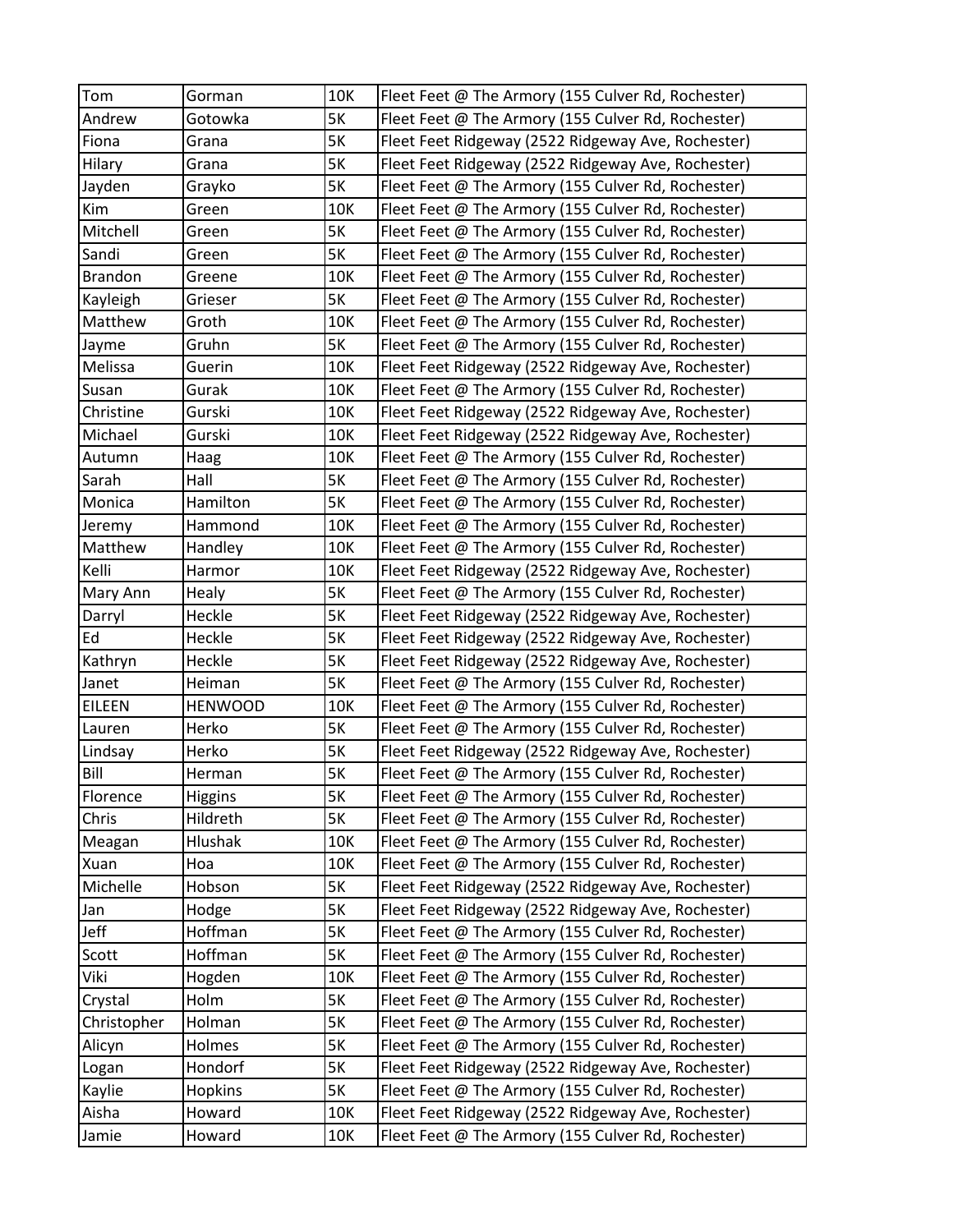| <b>NATASHA</b> | <b>HOWARD</b>   | 10K       | Fleet Feet Ridgeway (2522 Ridgeway Ave, Rochester) |
|----------------|-----------------|-----------|----------------------------------------------------|
| Richard        | Howard          | 5K        | Fleet Feet @ The Armory (155 Culver Rd, Rochester) |
| Jessica        | Howe            | 10K       | Fleet Feet @ The Armory (155 Culver Rd, Rochester) |
| James          | Howlett         | <b>5K</b> | Fleet Feet @ The Armory (155 Culver Rd, Rochester) |
| Andrea         | Hughes          | 10K       | Fleet Feet @ The Armory (155 Culver Rd, Rochester) |
| Alexa          | Hurlbert        | 10K       | Fleet Feet @ The Armory (155 Culver Rd, Rochester) |
| <b>Bruce</b>   | Huzyk           | 10K       | Fleet Feet Ridgeway (2522 Ridgeway Ave, Rochester) |
| Andrea         | lannoli         | <b>5K</b> | Fleet Feet Ridgeway (2522 Ridgeway Ave, Rochester) |
| Melissa        | Ippolito        | <b>5K</b> | Fleet Feet Ridgeway (2522 Ridgeway Ave, Rochester) |
| Stephanie      | Iraci           | <b>5K</b> | Fleet Feet @ The Armory (155 Culver Rd, Rochester) |
| Rob            | Jacob           | 10K       | Fleet Feet @ The Armory (155 Culver Rd, Rochester) |
| Mark           | Jeary           | 10K       | Fleet Feet @ The Armory (155 Culver Rd, Rochester) |
| David          | Jenkins         | <b>5K</b> | Fleet Feet @ The Armory (155 Culver Rd, Rochester) |
| Lindsey        | Jenkins         | <b>5K</b> | Fleet Feet Ridgeway (2522 Ridgeway Ave, Rochester) |
| Dylan          | <b>Jennings</b> | <b>5K</b> | Fleet Feet @ The Armory (155 Culver Rd, Rochester) |
| Alexander      | Jermyn          | 10K       | Fleet Feet @ The Armory (155 Culver Rd, Rochester) |
| Jay            | Jermyn          | <b>5K</b> | Fleet Feet Ridgeway (2522 Ridgeway Ave, Rochester) |
| Lorraine       | Jermyn          | <b>5K</b> | Fleet Feet Ridgeway (2522 Ridgeway Ave, Rochester) |
| Nicholas       | Jewell          | 10K       | Fleet Feet Ridgeway (2522 Ridgeway Ave, Rochester) |
| Oliver         | Johnson         | <b>5K</b> | Fleet Feet @ The Armory (155 Culver Rd, Rochester) |
| Kayla          | Johnston        | <b>5K</b> | Fleet Feet @ The Armory (155 Culver Rd, Rochester) |
| Erin           | Johnstone       | 10K       | Fleet Feet @ The Armory (155 Culver Rd, Rochester) |
| Mathew         | Jones           | 10K       | Fleet Feet Ridgeway (2522 Ridgeway Ave, Rochester) |
| Uletha         | Jones           | <b>5K</b> | Fleet Feet Ridgeway (2522 Ridgeway Ave, Rochester) |
| Katherine      | Jurs            | 5K        | Fleet Feet Ridgeway (2522 Ridgeway Ave, Rochester) |
| Liz            | Kaltenbach      | 10K       | Fleet Feet @ The Armory (155 Culver Rd, Rochester) |
| Nancy          | Kamler          | <b>5K</b> | Fleet Feet Ridgeway (2522 Ridgeway Ave, Rochester) |
| Jenny          | Kates           | 10K       | Fleet Feet @ The Armory (155 Culver Rd, Rochester) |
| Paul           | Kato Sr         | 10K       | Fleet Feet @ The Armory (155 Culver Rd, Rochester) |
| Jennifer       | Kegler          | <b>5K</b> | Fleet Feet Ridgeway (2522 Ridgeway Ave, Rochester) |
| Joe            | Kegler          | 10K       | Fleet Feet Ridgeway (2522 Ridgeway Ave, Rochester) |
| Joey           | Kegler          | 5K        | Fleet Feet Ridgeway (2522 Ridgeway Ave, Rochester) |
| <b>Barbara</b> | Kellar          | 5K        | Fleet Feet @ The Armory (155 Culver Rd, Rochester) |
| Aaron          | Keller          | 10K       | Fleet Feet @ The Armory (155 Culver Rd, Rochester) |
| MaryJane       | Kemnitz         | 5K        | Fleet Feet Ridgeway (2522 Ridgeway Ave, Rochester) |
| <b>Tricia</b>  | Kerr            | <b>5K</b> | Fleet Feet @ The Armory (155 Culver Rd, Rochester) |
| Carolyn        | Kester          | <b>5K</b> | Fleet Feet Ridgeway (2522 Ridgeway Ave, Rochester) |
| Adam           | Khalil          | 10K       | Fleet Feet @ The Armory (155 Culver Rd, Rochester) |
| Meghan         | Khalil          | 10K       | Fleet Feet @ The Armory (155 Culver Rd, Rochester) |
| Jenilee        | Kilbury         | 5K        | Fleet Feet Ridgeway (2522 Ridgeway Ave, Rochester) |
| Susan          | Kilbury         | 5K        | Fleet Feet Ridgeway (2522 Ridgeway Ave, Rochester) |
| Morgan         | Killik          | 10K       | Fleet Feet @ The Armory (155 Culver Rd, Rochester) |
| Carolyn        | King            | <b>5K</b> | Fleet Feet Ridgeway (2522 Ridgeway Ave, Rochester) |
| Christina      | Kinney          | 10K       | Fleet Feet Ridgeway (2522 Ridgeway Ave, Rochester) |
| Zack           | Kinney          | 10K       | Fleet Feet @ The Armory (155 Culver Rd, Rochester) |
| Joanne         | Knapp           | 10K       | Fleet Feet Ridgeway (2522 Ridgeway Ave, Rochester) |
| Cheryl         | Koester         | 5K        | Fleet Feet @ The Armory (155 Culver Rd, Rochester) |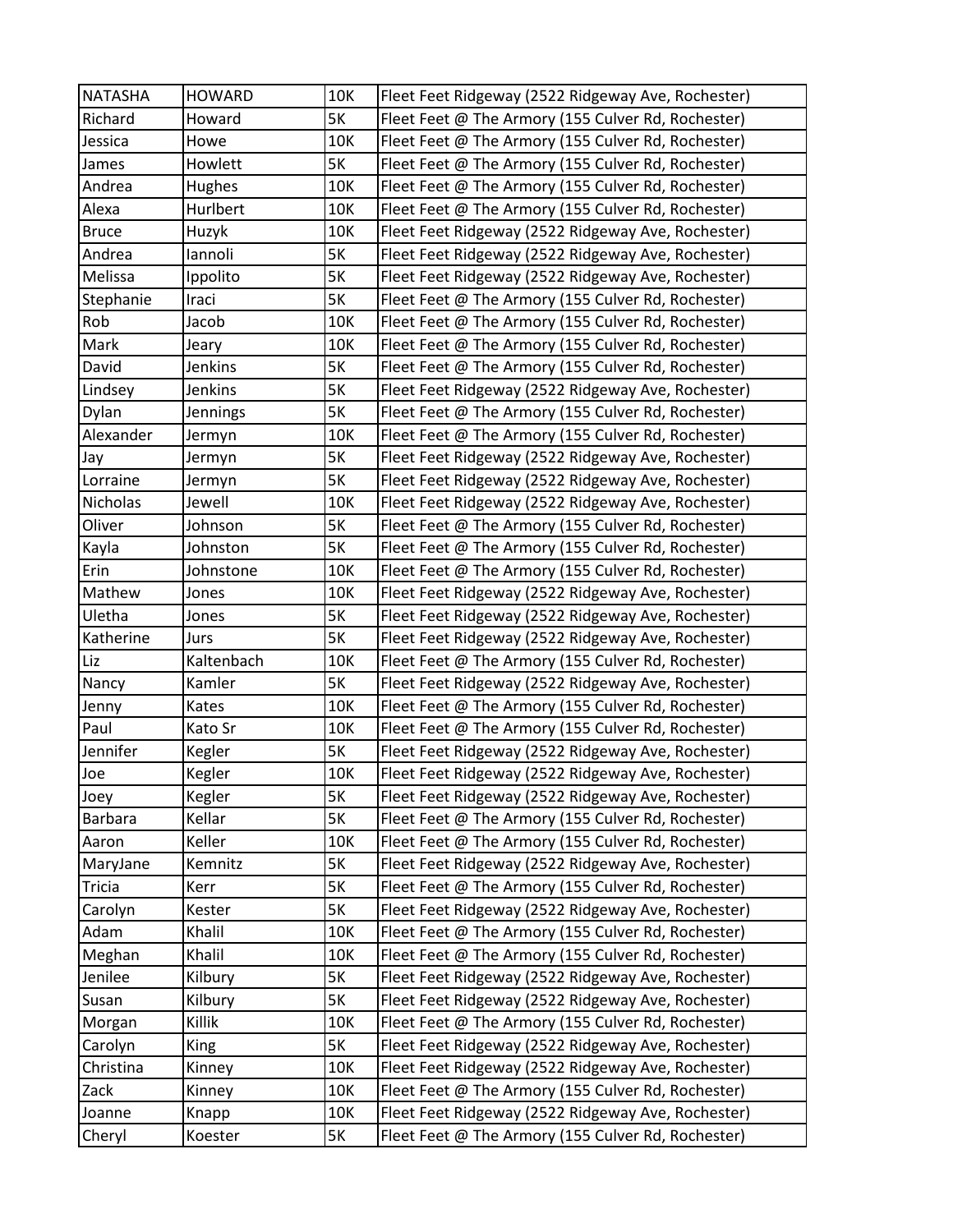| Suzanne       | Koester         | 10K | Fleet Feet Ridgeway (2522 Ridgeway Ave, Rochester) |
|---------------|-----------------|-----|----------------------------------------------------|
| Alicia        | Kolacki         | 10K | Fleet Feet @ The Armory (155 Culver Rd, Rochester) |
| Susan         | Korpeck         | 10K | Fleet Feet @ The Armory (155 Culver Rd, Rochester) |
| Diane         | Kozakiewicz     | 10K | Fleet Feet @ The Armory (155 Culver Rd, Rochester) |
| Michael       | Kozakiewicz     | 10K | Fleet Feet @ The Armory (155 Culver Rd, Rochester) |
| Barbara       | Kozel           | 10K | Fleet Feet @ The Armory (155 Culver Rd, Rochester) |
| Molly         | Krause          | 10K | Fleet Feet @ The Armory (155 Culver Rd, Rochester) |
| Jessica       | Kreuzer         | 10K | Fleet Feet Ridgeway (2522 Ridgeway Ave, Rochester) |
| Matthew       | Krym            | 5K  | Fleet Feet @ The Armory (155 Culver Rd, Rochester) |
| Kelly         | Kuhl-Knapp      | 10K | Fleet Feet Ridgeway (2522 Ridgeway Ave, Rochester) |
| Tamisha       | Kuhs            | 10K | Fleet Feet @ The Armory (155 Culver Rd, Rochester) |
| Prem          | Kumar           | 10K | Fleet Feet @ The Armory (155 Culver Rd, Rochester) |
| Abigail       | Kuney           | 10K | Fleet Feet @ The Armory (155 Culver Rd, Rochester) |
| Emily         | Kunz            | 10K | Fleet Feet Ridgeway (2522 Ridgeway Ave, Rochester) |
| Amy           | Kurmis          | 10K | Fleet Feet @ The Armory (155 Culver Rd, Rochester) |
| Clayton       | Kusse           | 5K  | Fleet Feet @ The Armory (155 Culver Rd, Rochester) |
| Peg           | Lamark          | 10K | Fleet Feet @ The Armory (155 Culver Rd, Rochester) |
| <b>Tracy</b>  | Lancie Dargento | 5K  | Fleet Feet @ The Armory (155 Culver Rd, Rochester) |
| Jamie         | Langley         | 5K  | Fleet Feet @ The Armory (155 Culver Rd, Rochester) |
| Kathy         | Lanning         | 10K | Fleet Feet @ The Armory (155 Culver Rd, Rochester) |
| Shannon       | LaRoue          | 10K | Fleet Feet @ The Armory (155 Culver Rd, Rochester) |
| Donna         | Lashbrook       | 10K | Fleet Feet Ridgeway (2522 Ridgeway Ave, Rochester) |
| Cheryl        | Lasser          | 5K  | Fleet Feet @ The Armory (155 Culver Rd, Rochester) |
| <b>Brenna</b> | Leach           | 10K | Fleet Feet Ridgeway (2522 Ridgeway Ave, Rochester) |
| John          | Lebens          | 5K  | Fleet Feet @ The Armory (155 Culver Rd, Rochester) |
| Gregory       | Lebens-Higgins  | 5K  | Fleet Feet @ The Armory (155 Culver Rd, Rochester) |
| Jenny         | Lee             | 10K | Fleet Feet @ The Armory (155 Culver Rd, Rochester) |
| Mark          | Lee             | 10K | Fleet Feet @ The Armory (155 Culver Rd, Rochester) |
| Youmee        | Lee             | 10K | Fleet Feet @ The Armory (155 Culver Rd, Rochester) |
| John          | Leonard         | 10K | Fleet Feet @ The Armory (155 Culver Rd, Rochester) |
| Heather       | Lester          | 10K | Fleet Feet @ The Armory (155 Culver Rd, Rochester) |
| Christina     | Licata          | 5K  | Fleet Feet Ridgeway (2522 Ridgeway Ave, Rochester) |
| Dori          | Licata          | 10K | Fleet Feet @ The Armory (155 Culver Rd, Rochester) |
| Jessica       | Lighthouse      | 10K | Fleet Feet @ The Armory (155 Culver Rd, Rochester) |
| Donette       | Loehr           | 10K | Fleet Feet @ The Armory (155 Culver Rd, Rochester) |
| Ralph         | Loehr           | 10K | Fleet Feet @ The Armory (155 Culver Rd, Rochester) |
| Colleen       | Logan-Bruce     | 10K | Fleet Feet @ The Armory (155 Culver Rd, Rochester) |
| Jenny         | LoMaglio        | 10K | Fleet Feet @ The Armory (155 Culver Rd, Rochester) |
| Gayle         | Long            | 10K | Fleet Feet Ridgeway (2522 Ridgeway Ave, Rochester) |
| Heidi         | Loomis          | 5K  | Fleet Feet Ridgeway (2522 Ridgeway Ave, Rochester) |
| Tanya         | Loomis          | 10K | Fleet Feet @ The Armory (155 Culver Rd, Rochester) |
| Valerie       | Lou             | 10K | Fleet Feet @ The Armory (155 Culver Rd, Rochester) |
| Natalie       | Lowes           | 5K  | Fleet Feet @ The Armory (155 Culver Rd, Rochester) |
| Benjamin      | Lyon            | 5K  | Fleet Feet @ The Armory (155 Culver Rd, Rochester) |
| Lonne         | Lyon            | 5K  | Fleet Feet @ The Armory (155 Culver Rd, Rochester) |
| Frank         | Maciuska        | 5K  | Fleet Feet @ The Armory (155 Culver Rd, Rochester) |
| Mary Pat      | Maciuska        | 5K  | Fleet Feet @ The Armory (155 Culver Rd, Rochester) |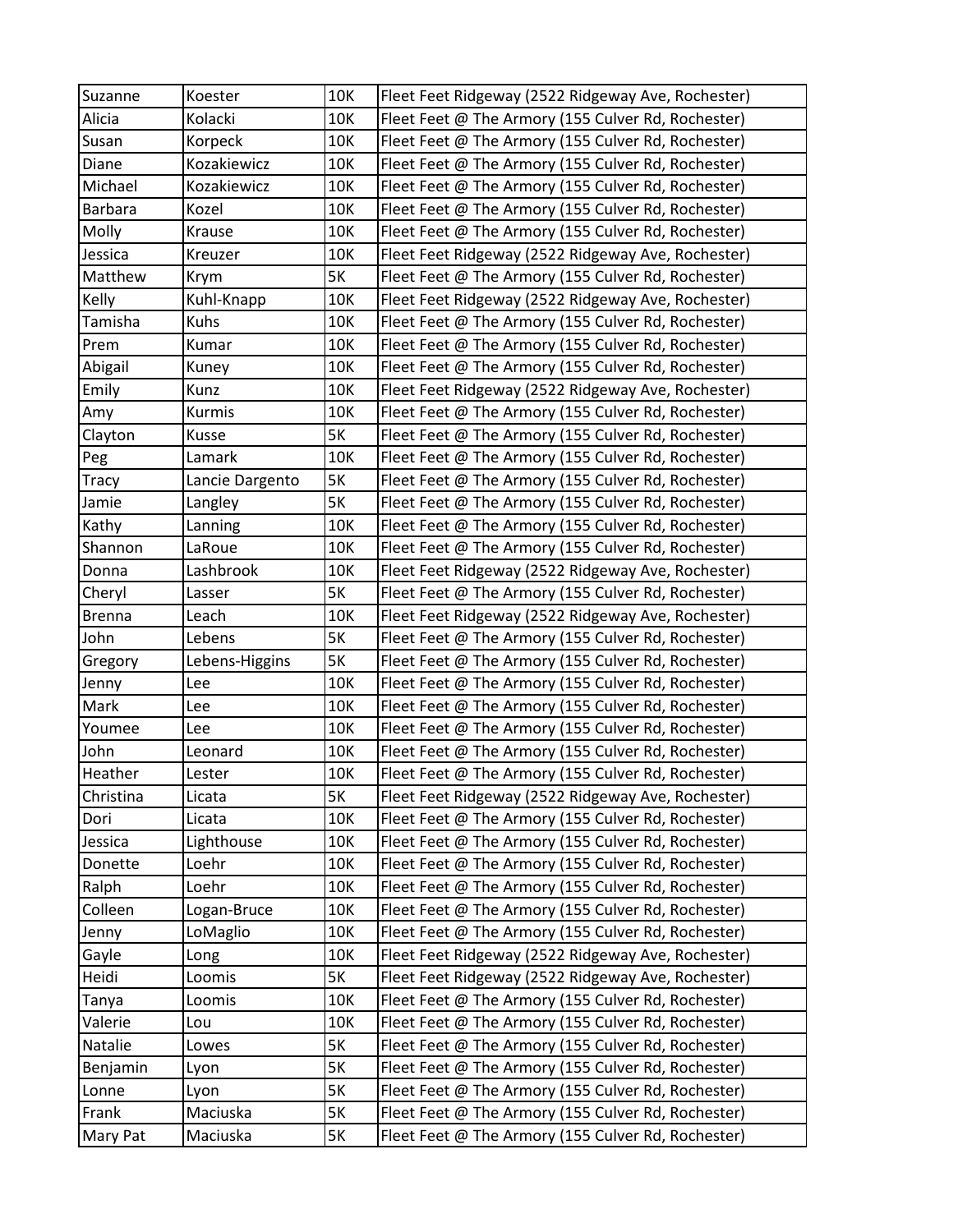| Hilary        | Macomber           | 10K       | Fleet Feet @ The Armory (155 Culver Rd, Rochester) |
|---------------|--------------------|-----------|----------------------------------------------------|
| Christi       | Macri              | 5K        | Fleet Feet Ridgeway (2522 Ridgeway Ave, Rochester) |
| Lauren        | Magin              | 10K       | Fleet Feet @ The Armory (155 Culver Rd, Rochester) |
| Sean          | Magin              | 10K       | Fleet Feet @ The Armory (155 Culver Rd, Rochester) |
| <b>JUSTIN</b> | <b>MAHAR</b>       | <b>5K</b> | Fleet Feet @ The Armory (155 Culver Rd, Rochester) |
| Mark          | Mahoney            | 10K       | Fleet Feet Ridgeway (2522 Ridgeway Ave, Rochester) |
| Nicole        | Mahoney            | 10K       | Fleet Feet Ridgeway (2522 Ridgeway Ave, Rochester) |
| Mark          | Maimone            | 10K       | Fleet Feet @ The Armory (155 Culver Rd, Rochester) |
| Tiffany       | Mallo              | 5K        | Fleet Feet @ The Armory (155 Culver Rd, Rochester) |
| Anthony       | Marcello           | 10K       | Fleet Feet Ridgeway (2522 Ridgeway Ave, Rochester) |
| Melanie       | Marcello           | 10K       | Fleet Feet Ridgeway (2522 Ridgeway Ave, Rochester) |
| Katherine     | Marchetti          | 10K       | Fleet Feet Ridgeway (2522 Ridgeway Ave, Rochester) |
| Lisa          | Marciniak          | 5K        | Fleet Feet @ The Armory (155 Culver Rd, Rochester) |
| <b>DALE</b>   | <b>MARCUCCILLI</b> | 5K        | Fleet Feet @ The Armory (155 Culver Rd, Rochester) |
| <b>DEB</b>    | <b>MARCUCCILLI</b> | 5K        | Fleet Feet @ The Armory (155 Culver Rd, Rochester) |
| <b>JARED</b>  | <b>MARCUCCILLI</b> | 5K        | Fleet Feet @ The Armory (155 Culver Rd, Rochester) |
| Joyce         | Mariano            | 5K        | Fleet Feet Ridgeway (2522 Ridgeway Ave, Rochester) |
| Jessica       | Martinez           | 10K       | Fleet Feet @ The Armory (155 Culver Rd, Rochester) |
| Lynne         | Marus              | 5K        | Fleet Feet @ The Armory (155 Culver Rd, Rochester) |
| Kim           | Marvin             | 5K        | Fleet Feet @ The Armory (155 Culver Rd, Rochester) |
| Melissa       | Mazurek            | 5K        | Fleet Feet @ The Armory (155 Culver Rd, Rochester) |
| Carly         | McCabe             | 10K       | Fleet Feet @ The Armory (155 Culver Rd, Rochester) |
| <b>COLIN</b>  | <b>MCCANN</b>      | 5K        | Fleet Feet @ The Armory (155 Culver Rd, Rochester) |
| <b>YEONMO</b> | <b>MCCANN</b>      | 5K        | Fleet Feet @ The Armory (155 Culver Rd, Rochester) |
| Carolyn       | McCarroll          | 10K       | Fleet Feet @ The Armory (155 Culver Rd, Rochester) |
| Melissa       | McCarthy           | 10K       | Fleet Feet @ The Armory (155 Culver Rd, Rochester) |
| Jenny         | McColl             | 5K        | Fleet Feet @ The Armory (155 Culver Rd, Rochester) |
| Angel         | McCollister        | 5K        | Fleet Feet Ridgeway (2522 Ridgeway Ave, Rochester) |
| Benjamin      | McCollister        | 5K        | Fleet Feet Ridgeway (2522 Ridgeway Ave, Rochester) |
| Maureen       | Mccormick          | 5K        | Fleet Feet Ridgeway (2522 Ridgeway Ave, Rochester) |
| Megan         | McCormick          | 10K       | Fleet Feet Ridgeway (2522 Ridgeway Ave, Rochester) |
| Laura         | McFarlane          | 10K       | Fleet Feet Ridgeway (2522 Ridgeway Ave, Rochester) |
| Barry         | McHugh             | 5K        | Fleet Feet @ The Armory (155 Culver Rd, Rochester) |
| Matthew       | McKnight           | 10K       | Fleet Feet @ The Armory (155 Culver Rd, Rochester) |
| Caramia       | Mcquaid            | 5K        | Fleet Feet Ridgeway (2522 Ridgeway Ave, Rochester) |
| Tom           | McShea             | 10K       | Fleet Feet @ The Armory (155 Culver Rd, Rochester) |
| Colleen       | McVeigh            | 10K       | Fleet Feet Ridgeway (2522 Ridgeway Ave, Rochester) |
| Randy         | Meek               | 5K        | Fleet Feet @ The Armory (155 Culver Rd, Rochester) |
| Heather       | Melnick            | 10K       | Fleet Feet @ The Armory (155 Culver Rd, Rochester) |
| Bob           | Merberg            | 10K       | Fleet Feet @ The Armory (155 Culver Rd, Rochester) |
| Eileen        | Merberg            | 10K       | Fleet Feet @ The Armory (155 Culver Rd, Rochester) |
| Jennifer      | Merkel             | 10K       | Fleet Feet Ridgeway (2522 Ridgeway Ave, Rochester) |
| Laura         | Merkel             | 10K       | Fleet Feet Ridgeway (2522 Ridgeway Ave, Rochester) |
| Cathy         | Meszaros           | 5K        | Fleet Feet Ridgeway (2522 Ridgeway Ave, Rochester) |
| Amanda        | Metzger            | 10K       | Fleet Feet @ The Armory (155 Culver Rd, Rochester) |
| <b>BETH</b>   | <b>METZGER</b>     | 5K        | Fleet Feet Ridgeway (2522 Ridgeway Ave, Rochester) |
| Michelle      | Miley              | 5K        | Fleet Feet Ridgeway (2522 Ridgeway Ave, Rochester) |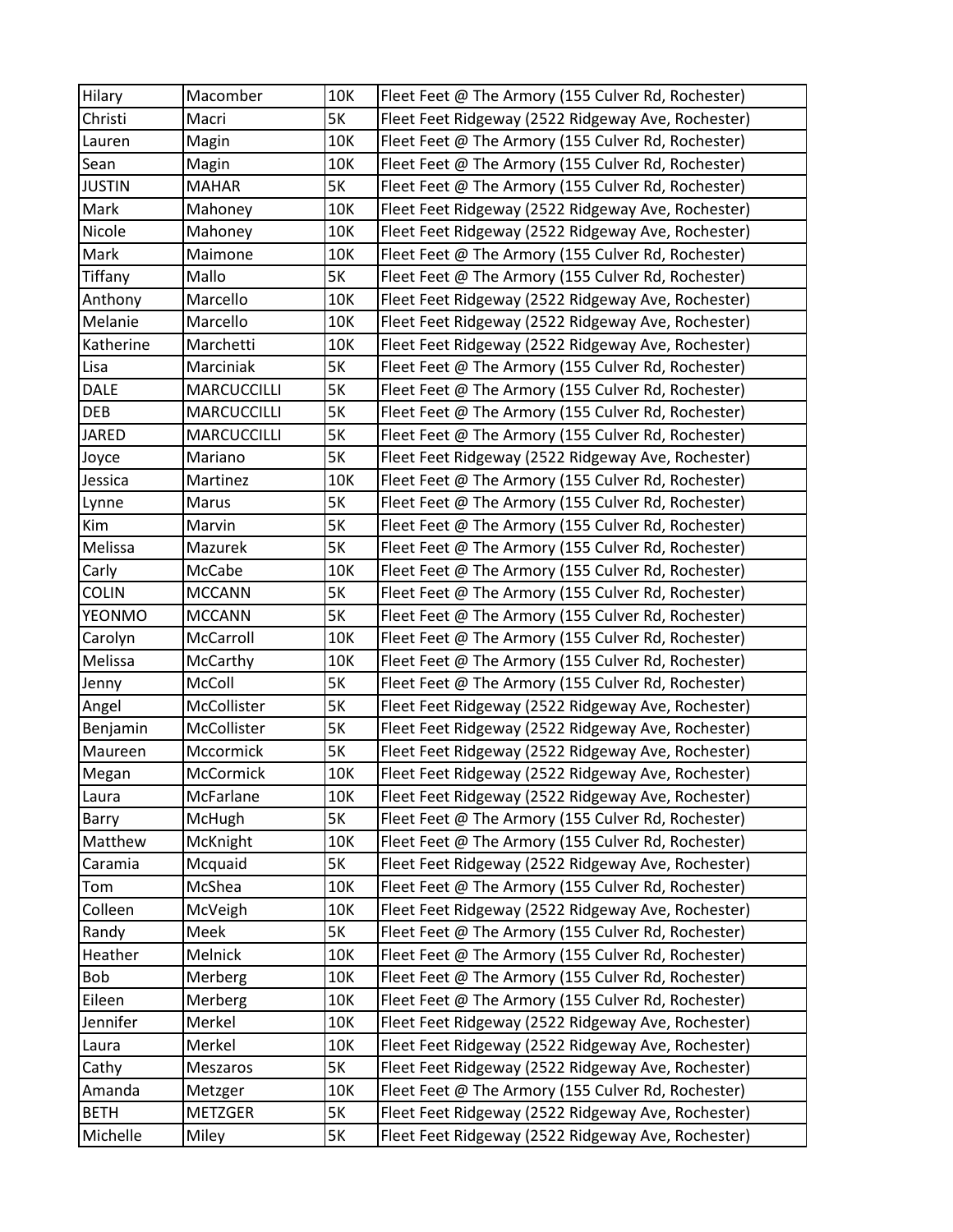| Catherine     | Milizia                 | 5K        | Fleet Feet Ridgeway (2522 Ridgeway Ave, Rochester) |
|---------------|-------------------------|-----------|----------------------------------------------------|
| Caley         | Miller                  | <b>5K</b> | Fleet Feet @ The Armory (155 Culver Rd, Rochester) |
| Jaime         | Miller                  | <b>5K</b> | Fleet Feet @ The Armory (155 Culver Rd, Rochester) |
| Lani          | Miller                  | 10K       | Fleet Feet @ The Armory (155 Culver Rd, Rochester) |
| Sharon        | Miller                  | 10K       | Fleet Feet @ The Armory (155 Culver Rd, Rochester) |
| Kevin         | Mills                   | 10K       | Fleet Feet @ The Armory (155 Culver Rd, Rochester) |
| Suzanne       | Mills                   | 10K       | Fleet Feet @ The Armory (155 Culver Rd, Rochester) |
| Scott         | Miner                   | 10K       | Fleet Feet @ The Armory (155 Culver Rd, Rochester) |
| Erica         | Minuto                  | 10K       | Fleet Feet @ The Armory (155 Culver Rd, Rochester) |
| Raul          | <b>Mireles Martinez</b> | 10K       | Fleet Feet @ The Armory (155 Culver Rd, Rochester) |
| Karen         | Moberly                 | <b>5K</b> | Fleet Feet Ridgeway (2522 Ridgeway Ave, Rochester) |
| Christine     | Molinini                | 10K       | Fleet Feet Ridgeway (2522 Ridgeway Ave, Rochester) |
| Robin         | Monaghan                | 5K        | Fleet Feet Ridgeway (2522 Ridgeway Ave, Rochester) |
| Elvis         | Montero                 | 5K        | Fleet Feet @ The Armory (155 Culver Rd, Rochester) |
| Cara          | Montrois                | 10K       | Fleet Feet Ridgeway (2522 Ridgeway Ave, Rochester) |
| Helen         | Moore                   | <b>5K</b> | Fleet Feet @ The Armory (155 Culver Rd, Rochester) |
| Kate          | Moore                   | 10K       | Fleet Feet @ The Armory (155 Culver Rd, Rochester) |
| Patty         | Moore                   | 10K       | Fleet Feet @ The Armory (155 Culver Rd, Rochester) |
| Christopher   | Morgan                  | 10K       | Fleet Feet @ The Armory (155 Culver Rd, Rochester) |
| Kim           | Morgan                  | 5K        | Fleet Feet @ The Armory (155 Culver Rd, Rochester) |
| Timothy       | Morley                  | 10K       | Fleet Feet Ridgeway (2522 Ridgeway Ave, Rochester) |
| Jenny         | Morriss                 | <b>5K</b> | Fleet Feet Ridgeway (2522 Ridgeway Ave, Rochester) |
| Abby          | Mosher                  | 5K        | Fleet Feet @ The Armory (155 Culver Rd, Rochester) |
| <b>Brian</b>  | Mosher                  | <b>5K</b> | Fleet Feet @ The Armory (155 Culver Rd, Rochester) |
| Rosalie       | Mulhollen               | 10K       | Fleet Feet @ The Armory (155 Culver Rd, Rochester) |
| William       | Murphy                  | 10K       | Fleet Feet @ The Armory (155 Culver Rd, Rochester) |
| Audrey        | Murray                  | <b>5K</b> | Fleet Feet @ The Armory (155 Culver Rd, Rochester) |
| Chrissy       | Murray                  | 5K        | Fleet Feet @ The Armory (155 Culver Rd, Rochester) |
| Kathleen      | <b>Myers</b>            | 10K       | Fleet Feet Ridgeway (2522 Ridgeway Ave, Rochester) |
| Michele       | <b>Myers</b>            | 5K        | Fleet Feet Ridgeway (2522 Ridgeway Ave, Rochester) |
| Emily         | Natoli-burns            | 5K        | Fleet Feet @ The Armory (155 Culver Rd, Rochester) |
| Darlene       | Navas                   | 5K        | Fleet Feet Ridgeway (2522 Ridgeway Ave, Rochester) |
| Patty         | Nelson                  | 10K       | Fleet Feet Ridgeway (2522 Ridgeway Ave, Rochester) |
| Maria         | Ocasio                  | 5K        | Fleet Feet @ The Armory (155 Culver Rd, Rochester) |
| Erin          | O'Connor                | 5K        | Fleet Feet @ The Armory (155 Culver Rd, Rochester) |
| John          | O'Connor                | <b>5K</b> | Fleet Feet @ The Armory (155 Culver Rd, Rochester) |
| Meghan        | O'Connor                | <b>5K</b> | Fleet Feet @ The Armory (155 Culver Rd, Rochester) |
| Selina        | Ohlson                  | 10K       | Fleet Feet @ The Armory (155 Culver Rd, Rochester) |
| Caitlin       | OLeary                  | 10K       | Fleet Feet @ The Armory (155 Culver Rd, Rochester) |
| Chris         | Orlando                 | 5K        | Fleet Feet Ridgeway (2522 Ridgeway Ave, Rochester) |
| Serina        | Orlando                 | 5K        | Fleet Feet Ridgeway (2522 Ridgeway Ave, Rochester) |
| Igor          | Orlovich                | 5K        | Fleet Feet @ The Armory (155 Culver Rd, Rochester) |
| Sister Laurie | Orman, RSM              | 5K        | Fleet Feet @ The Armory (155 Culver Rd, Rochester) |
| Sergio X.     | Oropeza                 | 10K       | Fleet Feet @ The Armory (155 Culver Rd, Rochester) |
| Bob           | Otto                    | 5K        | Fleet Feet @ The Armory (155 Culver Rd, Rochester) |
| Jennifer      | Ozminkowski             | 5K        | Fleet Feet @ The Armory (155 Culver Rd, Rochester) |
| Madeline      | Ozminkowski             | 5K        | Fleet Feet @ The Armory (155 Culver Rd, Rochester) |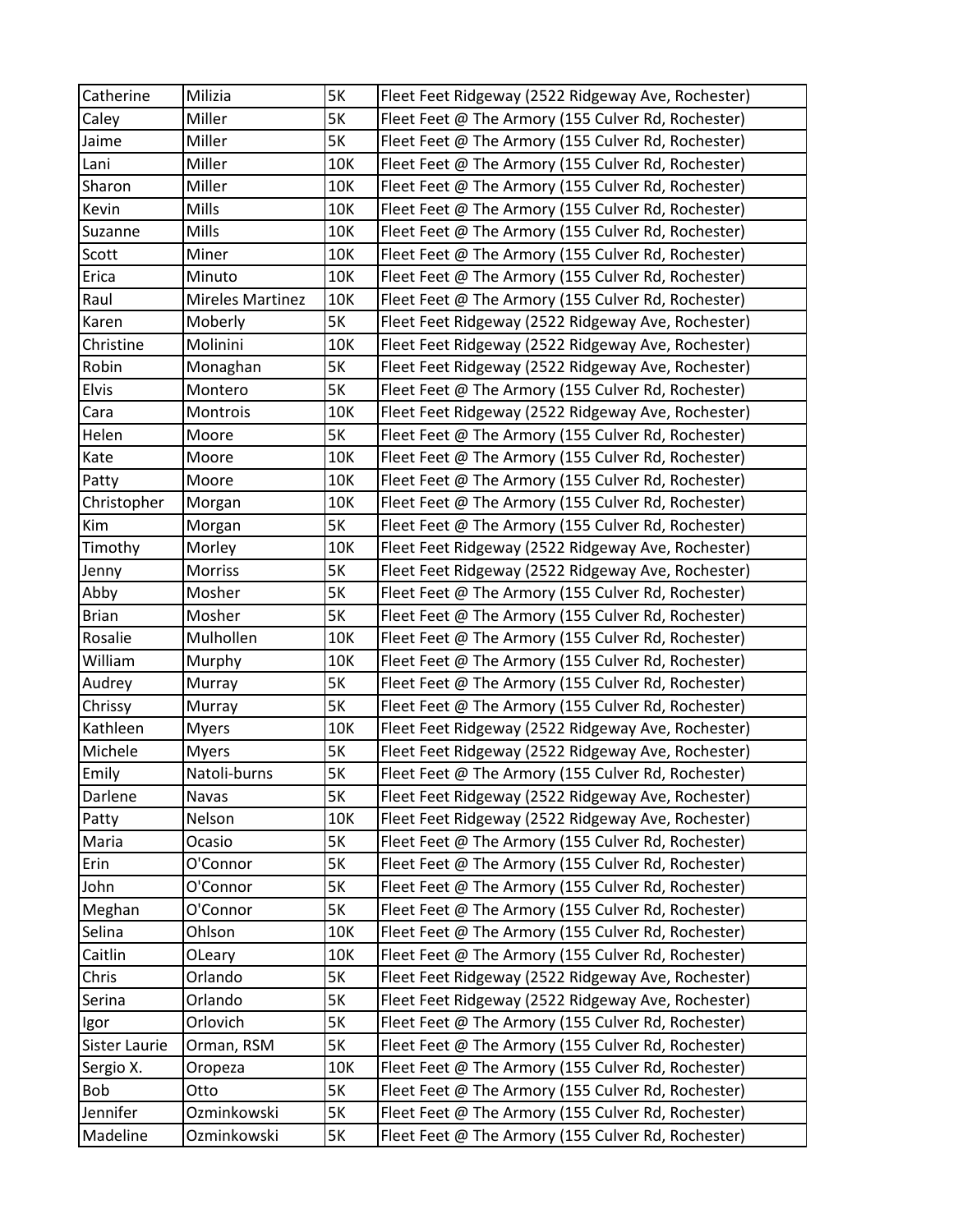| Tim          | Ozminkowski    | 5K        | Fleet Feet @ The Armory (155 Culver Rd, Rochester) |
|--------------|----------------|-----------|----------------------------------------------------|
| Marissa      | Pace           | 10K       | Fleet Feet @ The Armory (155 Culver Rd, Rochester) |
| Siobhain     | Page           | 10K       | Fleet Feet @ The Armory (155 Culver Rd, Rochester) |
| Chasity      | Palermo        | <b>5K</b> | Fleet Feet Ridgeway (2522 Ridgeway Ave, Rochester) |
| Peter        | Pallmann       | <b>5K</b> | Fleet Feet Ridgeway (2522 Ridgeway Ave, Rochester) |
| Diana        | Papa           | <b>5K</b> | Fleet Feet Ridgeway (2522 Ridgeway Ave, Rochester) |
| <b>KAREN</b> | <b>PARSONS</b> | 10K       | Fleet Feet @ The Armory (155 Culver Rd, Rochester) |
| Lizzie       | Partridge      | <b>5K</b> | Fleet Feet @ The Armory (155 Culver Rd, Rochester) |
| Doug         | Pasono         | <b>5K</b> | Fleet Feet Ridgeway (2522 Ridgeway Ave, Rochester) |
| Rita         | Pasono         | <b>5K</b> | Fleet Feet Ridgeway (2522 Ridgeway Ave, Rochester) |
| Susan        | Passineau      | 10K       | Fleet Feet Ridgeway (2522 Ridgeway Ave, Rochester) |
| Janet        | Patt           | 10K       | Fleet Feet Ridgeway (2522 Ridgeway Ave, Rochester) |
| Anne         | Pawlowski      | <b>5K</b> | Fleet Feet @ The Armory (155 Culver Rd, Rochester) |
| Kristen      | Pedrotti       | 10K       | Fleet Feet Ridgeway (2522 Ridgeway Ave, Rochester) |
| Christina    | Pelletier      | 10K       | Fleet Feet @ The Armory (155 Culver Rd, Rochester) |
| Bill         | Pelligra       | <b>5K</b> | Fleet Feet @ The Armory (155 Culver Rd, Rochester) |
| Deb          | Pelligra       | <b>5K</b> | Fleet Feet @ The Armory (155 Culver Rd, Rochester) |
| Matthew      | Perdue         | 10K       | Fleet Feet @ The Armory (155 Culver Rd, Rochester) |
| Hilary       | Perez          | <b>5K</b> | Fleet Feet @ The Armory (155 Culver Rd, Rochester) |
| Sarah        | Perosio        | <b>5K</b> | Fleet Feet @ The Armory (155 Culver Rd, Rochester) |
| Jeanne       | Perrine        | 10K       | Fleet Feet Ridgeway (2522 Ridgeway Ave, Rochester) |
| Iva          | Petrosino      | 10K       | Fleet Feet Ridgeway (2522 Ridgeway Ave, Rochester) |
| Coleton      | Pfeffer        | <b>5K</b> | Fleet Feet Ridgeway (2522 Ridgeway Ave, Rochester) |
| Shane        | Pfeffer        | <b>5K</b> | Fleet Feet Ridgeway (2522 Ridgeway Ave, Rochester) |
| Shaniah      | Pfeffer        | 5K        | Fleet Feet Ridgeway (2522 Ridgeway Ave, Rochester) |
| Lori         | Pfeil          | 10K       | Fleet Feet Ridgeway (2522 Ridgeway Ave, Rochester) |
| Kate         | Phillips       | 10K       | Fleet Feet @ The Armory (155 Culver Rd, Rochester) |
| Patricia     | Piccarreto     | 10K       | Fleet Feet @ The Armory (155 Culver Rd, Rochester) |
| Nina         | Piccini        | 10K       | Fleet Feet @ The Armory (155 Culver Rd, Rochester) |
| Lindsay      | Pilato         | 5K        | Fleet Feet @ The Armory (155 Culver Rd, Rochester) |
| Andrew       | Poltorak       | <b>5K</b> | Fleet Feet @ The Armory (155 Culver Rd, Rochester) |
| Jennifer     | Poltorak       | 5K        | Fleet Feet @ The Armory (155 Culver Rd, Rochester) |
| Gregory      | Pope           | 5K        | Fleet Feet @ The Armory (155 Culver Rd, Rochester) |
| Patricia     | Pope           | 5K        | Fleet Feet @ The Armory (155 Culver Rd, Rochester) |
| Mary         | Prevost        | 5K        | Fleet Feet @ The Armory (155 Culver Rd, Rochester) |
| Cindy        | Prince         | <b>5K</b> | Fleet Feet Ridgeway (2522 Ridgeway Ave, Rochester) |
| Stephanie    | Prunoske       | 10K       | Fleet Feet @ The Armory (155 Culver Rd, Rochester) |
| Douglas      | Ralph          | <b>5K</b> | Fleet Feet Ridgeway (2522 Ridgeway Ave, Rochester) |
| Gloria       | Ralph          | <b>5K</b> | Fleet Feet Ridgeway (2522 Ridgeway Ave, Rochester) |
| Marcela C    | Ramirez        | <b>5K</b> | Fleet Feet @ The Armory (155 Culver Rd, Rochester) |
| Gary         | Ranney         | 10K       | Fleet Feet Ridgeway (2522 Ridgeway Ave, Rochester) |
| Michelle     | Ransom         | <b>5K</b> | Fleet Feet Ridgeway (2522 Ridgeway Ave, Rochester) |
| Ilia         | Rasskazov      | 5K        | Fleet Feet @ The Armory (155 Culver Rd, Rochester) |
| Marianne     | Recchia        | 5K        | Fleet Feet @ The Armory (155 Culver Rd, Rochester) |
| Richard      | Recchia        | <b>5K</b> | Fleet Feet @ The Armory (155 Culver Rd, Rochester) |
| Scott        | Reed           | 10K       | Fleet Feet @ The Armory (155 Culver Rd, Rochester) |
| Glenna       | Regan          | 10K       | Fleet Feet @ The Armory (155 Culver Rd, Rochester) |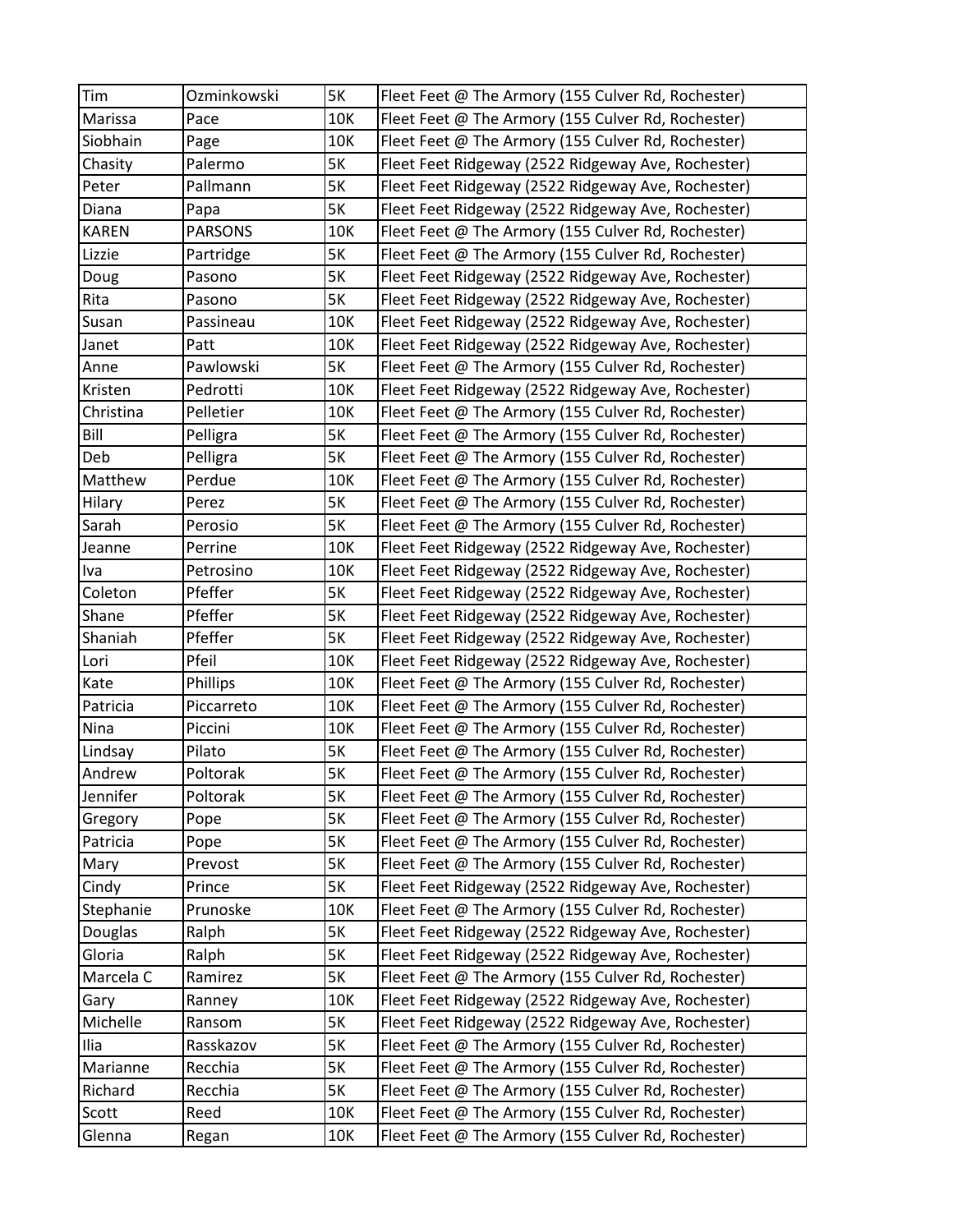| Anna         | Reisch      | 5K        | Fleet Feet @ The Armory (155 Culver Rd, Rochester) |
|--------------|-------------|-----------|----------------------------------------------------|
| lan          | Reisch      | 5K        | Fleet Feet @ The Armory (155 Culver Rd, Rochester) |
| Kristin      | Reisch      | 5K        | Fleet Feet @ The Armory (155 Culver Rd, Rochester) |
| Mark         | Reisch      | 5K        | Fleet Feet @ The Armory (155 Culver Rd, Rochester) |
| Lynn         | Relyea      | 10K       | Fleet Feet @ The Armory (155 Culver Rd, Rochester) |
| Michelle     | Reus        | 10K       | Fleet Feet @ The Armory (155 Culver Rd, Rochester) |
| Kevin        | Rhatigan    | 5K        | Fleet Feet @ The Armory (155 Culver Rd, Rochester) |
| Fred         | Richards    | 10K       | Fleet Feet Ridgeway (2522 Ridgeway Ave, Rochester) |
| Taylor       | Rickman     | 10K       | Fleet Feet @ The Armory (155 Culver Rd, Rochester) |
| Eugene       | Rinas       | 5K        | Fleet Feet Ridgeway (2522 Ridgeway Ave, Rochester) |
| Ginger       | Rinas       | 5K        | Fleet Feet Ridgeway (2522 Ridgeway Ave, Rochester) |
| Cindi        | Rittenhouse | <b>5K</b> | Fleet Feet @ The Armory (155 Culver Rd, Rochester) |
| John         | Robak       | 5K        | Fleet Feet Ridgeway (2522 Ridgeway Ave, Rochester) |
| Aubrey       | Robinson    | 10K       | Fleet Feet @ The Armory (155 Culver Rd, Rochester) |
| Kara         | Robinson    | 10K       | Fleet Feet @ The Armory (155 Culver Rd, Rochester) |
| Marco        | Rodrigues   | 10K       | Fleet Feet @ The Armory (155 Culver Rd, Rochester) |
| Aaron        | Rogers      | 5K        | Fleet Feet @ The Armory (155 Culver Rd, Rochester) |
| Nancy        | Root        | 5K        | Fleet Feet @ The Armory (155 Culver Rd, Rochester) |
| Jennifer     | Rosen       | 10K       | Fleet Feet @ The Armory (155 Culver Rd, Rochester) |
| Heather      | Roth        | 5K        | Fleet Feet @ The Armory (155 Culver Rd, Rochester) |
| Tayler       | Rowell      | 10K       | Fleet Feet @ The Armory (155 Culver Rd, Rochester) |
| Jacqueline   | Rubenstein  | 5K        | Fleet Feet @ The Armory (155 Culver Rd, Rochester) |
| Dylan        | Ruebeck     | 10K       | Fleet Feet @ The Armory (155 Culver Rd, Rochester) |
| Alicia       | Rush        | 10K       | Fleet Feet @ The Armory (155 Culver Rd, Rochester) |
| Kathy        | Rutz        | 10K       | Fleet Feet Ridgeway (2522 Ridgeway Ave, Rochester) |
| Darlene      | Ryan        | 5K        | Fleet Feet @ The Armory (155 Culver Rd, Rochester) |
| James        | Ryan        | 5K        | Fleet Feet @ The Armory (155 Culver Rd, Rochester) |
| <b>Becky</b> | Sable       | 5K        | Fleet Feet @ The Armory (155 Culver Rd, Rochester) |
| Tom          | Sable       | 10K       | Fleet Feet @ The Armory (155 Culver Rd, Rochester) |
| Doug         | Sadowski    | 10K       | Fleet Feet @ The Armory (155 Culver Rd, Rochester) |
| Wendy        | Saetta      | 5K        | Fleet Feet @ The Armory (155 Culver Rd, Rochester) |
| Daniel       | Safee       | 10K       | Fleet Feet @ The Armory (155 Culver Rd, Rochester) |
| Casey        | Samentello  | 10K       | Fleet Feet Ridgeway (2522 Ridgeway Ave, Rochester) |
| Alyssa       | Sand        | 10K       | Fleet Feet @ The Armory (155 Culver Rd, Rochester) |
| Chris        | Sanzone     | 10K       | Fleet Feet @ The Armory (155 Culver Rd, Rochester) |
| Abbey        | Sarmiento   | 5K        | Fleet Feet Ridgeway (2522 Ridgeway Ave, Rochester) |
| Stacey       | Sarmiento   | 5K        | Fleet Feet Ridgeway (2522 Ridgeway Ave, Rochester) |
| Sydney       | Sawyer      | 5K        | Fleet Feet @ The Armory (155 Culver Rd, Rochester) |
| Annette      | Schaff      | 5K        | Fleet Feet @ The Armory (155 Culver Rd, Rochester) |
| Mary         | Schantz     | 10K       | Fleet Feet @ The Armory (155 Culver Rd, Rochester) |
| Sue          | Scheuch     | 10K       | Fleet Feet @ The Armory (155 Culver Rd, Rochester) |
| William      | Schifferli  | 10K       | Fleet Feet @ The Armory (155 Culver Rd, Rochester) |
| Carolyn      | Schneider   | 10K       | Fleet Feet Ridgeway (2522 Ridgeway Ave, Rochester) |
| Patrick      | Schneider   | 10K       | Fleet Feet Ridgeway (2522 Ridgeway Ave, Rochester) |
| Coleen       | Schofield   | 10K       | Fleet Feet @ The Armory (155 Culver Rd, Rochester) |
| Adriana      | Schubmehl   | 5K        | Fleet Feet @ The Armory (155 Culver Rd, Rochester) |
| <b>Brian</b> | Schultheis  | 5K        | Fleet Feet @ The Armory (155 Culver Rd, Rochester) |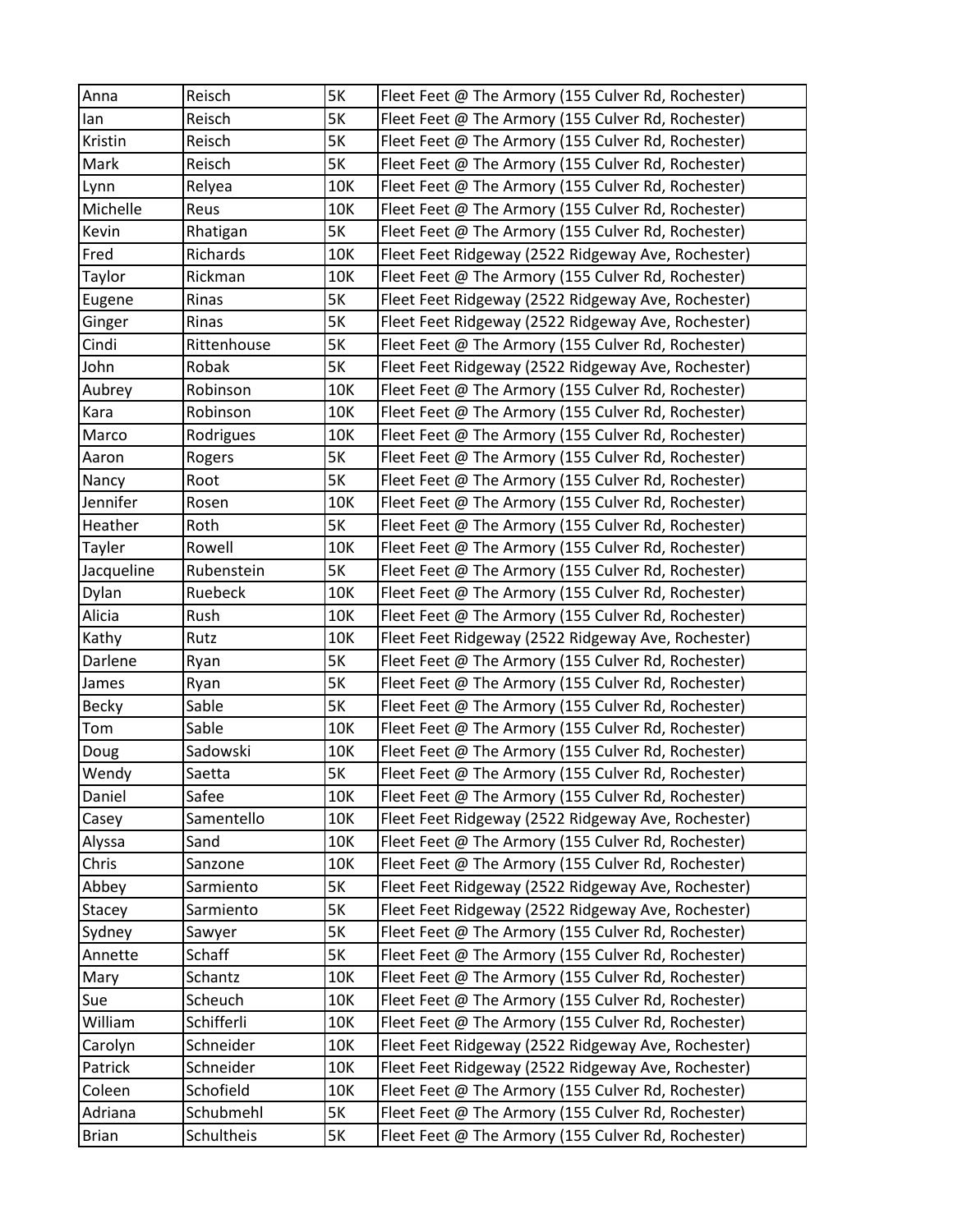| Carl          | <b>Scripps</b> | 10K       | Fleet Feet @ The Armory (155 Culver Rd, Rochester) |
|---------------|----------------|-----------|----------------------------------------------------|
| Stephanie     | Scrivens       | <b>5K</b> | Fleet Feet Ridgeway (2522 Ridgeway Ave, Rochester) |
| Karen         | Seaford        | <b>5K</b> | Fleet Feet Ridgeway (2522 Ridgeway Ave, Rochester) |
| Minju         | Seo            | <b>5K</b> | Fleet Feet @ The Armory (155 Culver Rd, Rochester) |
| Luis          | Serrano        | 10K       | Fleet Feet Ridgeway (2522 Ridgeway Ave, Rochester) |
| Millie        | Serrano        | 10K       | Fleet Feet Ridgeway (2522 Ridgeway Ave, Rochester) |
| Ellen         | Severcool      | 10K       | Fleet Feet @ The Armory (155 Culver Rd, Rochester) |
| Daniel        | Shand          | 10K       | Fleet Feet @ The Armory (155 Culver Rd, Rochester) |
| Dominic       | Shand          | <b>5K</b> | Fleet Feet @ The Armory (155 Culver Rd, Rochester) |
| Jessica       | Shand          | 10K       | Fleet Feet @ The Armory (155 Culver Rd, Rochester) |
| Julian        | Shand          | <b>5K</b> | Fleet Feet @ The Armory (155 Culver Rd, Rochester) |
| Cindi         | Shear          | 10K       | Fleet Feet @ The Armory (155 Culver Rd, Rochester) |
| Dyan          | Shepard        | 10K       | Fleet Feet @ The Armory (155 Culver Rd, Rochester) |
| Ryan          | Shepard        | 5K        | Fleet Feet @ The Armory (155 Culver Rd, Rochester) |
| Alyxandra     | Sherwood       | 10K       | Fleet Feet @ The Armory (155 Culver Rd, Rochester) |
| Emily         | Sherwood       | 10K       | Fleet Feet @ The Armory (155 Culver Rd, Rochester) |
| lan           | Shoenberger    | 10K       | Fleet Feet @ The Armory (155 Culver Rd, Rochester) |
| Careen        | Shumway        | <b>5K</b> | Fleet Feet @ The Armory (155 Culver Rd, Rochester) |
| Lauren        | Sicker         | 10K       | Fleet Feet @ The Armory (155 Culver Rd, Rochester) |
| Lindsey       | Sicker         | 10K       | Fleet Feet @ The Armory (155 Culver Rd, Rochester) |
| Corrine       | Silver         | <b>5K</b> | Fleet Feet @ The Armory (155 Culver Rd, Rochester) |
| Galen         | Silver         | 10K       | Fleet Feet @ The Armory (155 Culver Rd, Rochester) |
| Fran          | Simmonds       | 10K       | Fleet Feet @ The Armory (155 Culver Rd, Rochester) |
| Bob           | Singer         | 10K       | Fleet Feet @ The Armory (155 Culver Rd, Rochester) |
| Paul          | Sivret         | 10K       | Fleet Feet Ridgeway (2522 Ridgeway Ave, Rochester) |
| Kailee        | <b>Skelly</b>  | <b>5K</b> | Fleet Feet @ The Armory (155 Culver Rd, Rochester) |
| Becca         | Skolnick       | 10K       | Fleet Feet @ The Armory (155 Culver Rd, Rochester) |
| Christine     | Skolnick       | 10K       | Fleet Feet @ The Armory (155 Culver Rd, Rochester) |
| Jay           | Skolnick       | 10K       | Fleet Feet @ The Armory (155 Culver Rd, Rochester) |
| Andrew        | Slingerland    | 5K        | Fleet Feet @ The Armory (155 Culver Rd, Rochester) |
| Christine     | Smith          | 5K        | Fleet Feet @ The Armory (155 Culver Rd, Rochester) |
| Helen         | Smith          | 5K        | Fleet Feet @ The Armory (155 Culver Rd, Rochester) |
| Matthew       | Smith          | 10K       | Fleet Feet Ridgeway (2522 Ridgeway Ave, Rochester) |
| Pamela        | Smith          | 10K       | Fleet Feet @ The Armory (155 Culver Rd, Rochester) |
| Saramarie     | Smith          | 10K       | Fleet Feet @ The Armory (155 Culver Rd, Rochester) |
| Shannon       | Smith          | 10K       | Fleet Feet Ridgeway (2522 Ridgeway Ave, Rochester) |
| Cristina      | Sniezek        | 10K       | Fleet Feet Ridgeway (2522 Ridgeway Ave, Rochester) |
| <b>Teresa</b> | Soley          | 5K        | Fleet Feet @ The Armory (155 Culver Rd, Rochester) |
| Josh          | Spenard        | 5K        | Fleet Feet @ The Armory (155 Culver Rd, Rochester) |
| Carrie        | Spencer        | 10K       | Fleet Feet @ The Armory (155 Culver Rd, Rochester) |
| Lisa          | Spencer        | 10K       | Fleet Feet @ The Armory (155 Culver Rd, Rochester) |
| Samantha      | Spencer        | 10K       | Fleet Feet @ The Armory (155 Culver Rd, Rochester) |
| Benjamin      | Spokony        | 10K       | Fleet Feet @ The Armory (155 Culver Rd, Rochester) |
| William       | St. Jean       | 10K       | Fleet Feet @ The Armory (155 Culver Rd, Rochester) |
| Jim           | <b>Stack</b>   | 5K        | Fleet Feet Ridgeway (2522 Ridgeway Ave, Rochester) |
| Jen           | Stanbrough     | <b>5K</b> | Fleet Feet Ridgeway (2522 Ridgeway Ave, Rochester) |
| Thomas        | Statt          | 5K        | Fleet Feet Ridgeway (2522 Ridgeway Ave, Rochester) |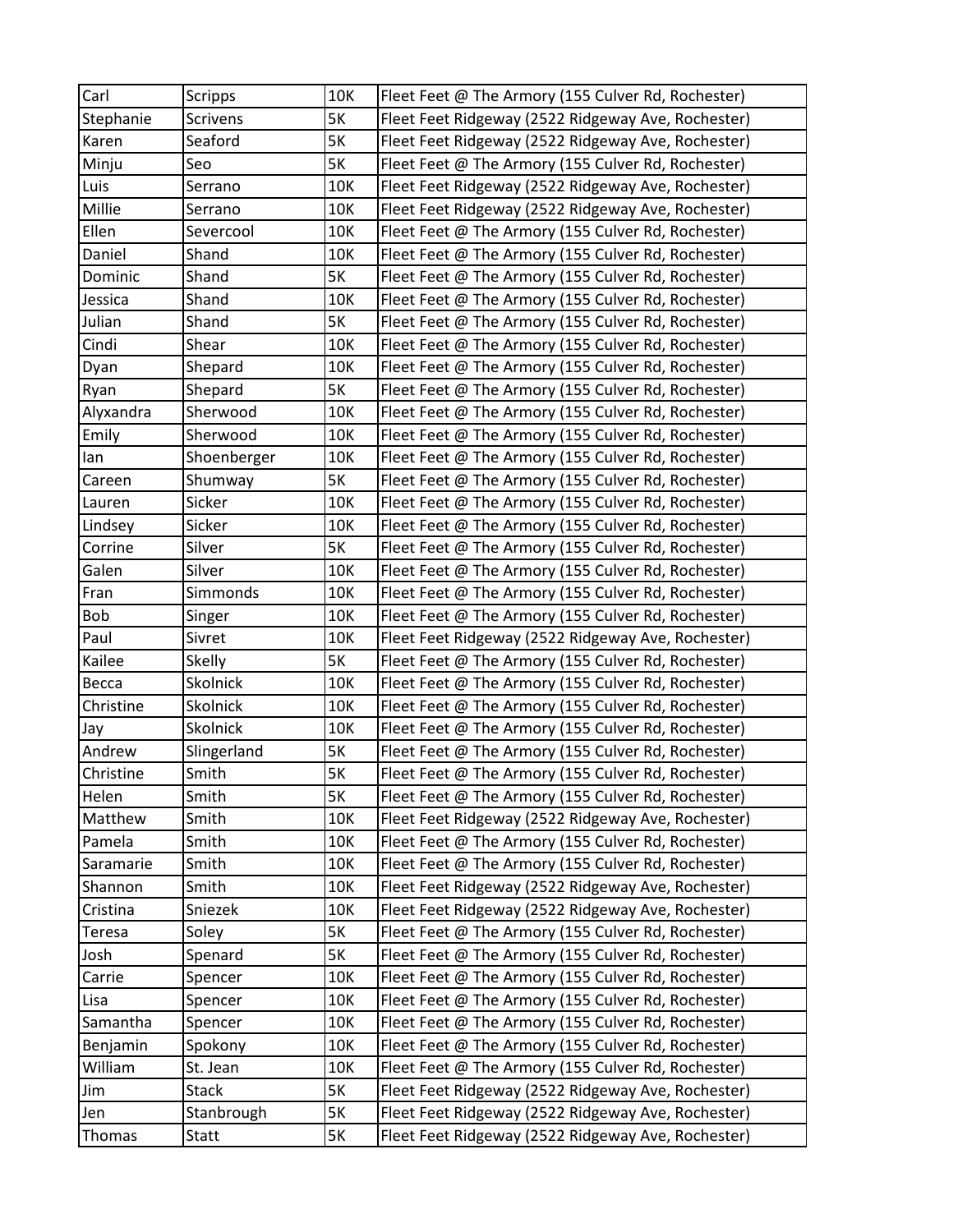| Jennifer       | Steimer            | 10K       | Fleet Feet Ridgeway (2522 Ridgeway Ave, Rochester) |
|----------------|--------------------|-----------|----------------------------------------------------|
| Joe            | Steimer            | 10K       | Fleet Feet Ridgeway (2522 Ridgeway Ave, Rochester) |
| Bob            | Steron             | <b>5K</b> | Fleet Feet @ The Armory (155 Culver Rd, Rochester) |
| Robin          | Steron             | <b>5K</b> | Fleet Feet @ The Armory (155 Culver Rd, Rochester) |
| Katelyn        | Stevens            | 10K       | Fleet Feet @ The Armory (155 Culver Rd, Rochester) |
| Kelly          | Stevens            | 10K       | Fleet Feet Ridgeway (2522 Ridgeway Ave, Rochester) |
| Thom           | Stevens            | <b>5K</b> | Fleet Feet Ridgeway (2522 Ridgeway Ave, Rochester) |
| Kathy          | Stewart            | 5K        | Fleet Feet @ The Armory (155 Culver Rd, Rochester) |
| Jerome         | Stiller            | 10K       | Fleet Feet @ The Armory (155 Culver Rd, Rochester) |
| Kathleen       | Stone              | 10K       | Fleet Feet @ The Armory (155 Culver Rd, Rochester) |
| Angela         | Stout              | 10K       | Fleet Feet @ The Armory (155 Culver Rd, Rochester) |
| Cecelia        | Stout              | 10K       | Fleet Feet @ The Armory (155 Culver Rd, Rochester) |
| Arnela         | Stupac-Catello     | 10K       | Fleet Feet @ The Armory (155 Culver Rd, Rochester) |
| Rachel         | Sucese             | <b>5K</b> | Fleet Feet @ The Armory (155 Culver Rd, Rochester) |
| David          | Sullivan           | 10K       | Fleet Feet @ The Armory (155 Culver Rd, Rochester) |
| Marie          | Sullivan           | <b>5K</b> | Fleet Feet @ The Armory (155 Culver Rd, Rochester) |
| Sean           | Sullivan           | 10K       | Fleet Feet @ The Armory (155 Culver Rd, Rochester) |
| <b>Bruce</b>   | Suskie             | 10K       | Fleet Feet @ The Armory (155 Culver Rd, Rochester) |
| Kelley         | Suskie             | 10K       | Fleet Feet @ The Armory (155 Culver Rd, Rochester) |
| <b>Brandon</b> | Swain              | 10K       | Fleet Feet @ The Armory (155 Culver Rd, Rochester) |
| Anne-Marie     | Sweeney            | 5K        | Fleet Feet @ The Armory (155 Culver Rd, Rochester) |
| Michael        | Sweeney            | <b>5K</b> | Fleet Feet @ The Armory (155 Culver Rd, Rochester) |
| Rebecca        | Tagliaferre        | 5K        | Fleet Feet Ridgeway (2522 Ridgeway Ave, Rochester) |
| Wes            | <b>Tagliaferre</b> | 5K        | Fleet Feet Ridgeway (2522 Ridgeway Ave, Rochester) |
| Neil           | Talsania           | 10K       | Fleet Feet @ The Armory (155 Culver Rd, Rochester) |
| Sue            | Talsania           | 10K       | Fleet Feet @ The Armory (155 Culver Rd, Rochester) |
| Margaret       | Tanchick           | 5K        | Fleet Feet @ The Armory (155 Culver Rd, Rochester) |
| Candace        | <b>Tarana</b>      | 10K       | Fleet Feet Ridgeway (2522 Ridgeway Ave, Rochester) |
| Dave           | Tarana             | <b>5K</b> | Fleet Feet Ridgeway (2522 Ridgeway Ave, Rochester) |
| Patricia       | Tarana             | 5K        | Fleet Feet Ridgeway (2522 Ridgeway Ave, Rochester) |
| Joseph         | <b>Targia</b>      | 5K        | Fleet Feet @ The Armory (155 Culver Rd, Rochester) |
| Jen            | Tarolli            | 5K        | Fleet Feet @ The Armory (155 Culver Rd, Rochester) |
| Glori          | Tatro              | 10K       | Fleet Feet @ The Armory (155 Culver Rd, Rochester) |
| Jessica        | teller             | 10K       | Fleet Feet @ The Armory (155 Culver Rd, Rochester) |
| Rebecca        | Thompson           | 5K        | Fleet Feet @ The Armory (155 Culver Rd, Rochester) |
| Richard        | Thompson           | 10K       | Fleet Feet @ The Armory (155 Culver Rd, Rochester) |
| Kami           | Tinkham            | 10K       | Fleet Feet @ The Armory (155 Culver Rd, Rochester) |
| Adam           | Traub              | 10K       | Fleet Feet @ The Armory (155 Culver Rd, Rochester) |
| Charlene       | <b>Travers</b>     | 5K        | Fleet Feet @ The Armory (155 Culver Rd, Rochester) |
| Jay            | <b>Travers</b>     | 5K        | Fleet Feet @ The Armory (155 Culver Rd, Rochester) |
| Linda          | <b>Travers</b>     | 5K        | Fleet Feet @ The Armory (155 Culver Rd, Rochester) |
| <b>Teresa</b>  | Trego              | 10K       | Fleet Feet @ The Armory (155 Culver Rd, Rochester) |
| Sharon         | Trimboli           | 10K       | Fleet Feet @ The Armory (155 Culver Rd, Rochester) |
| Susan          | Trupo              | <b>5K</b> | Fleet Feet Ridgeway (2522 Ridgeway Ave, Rochester) |
| Laurel         | Tschetter          | 10K       | Fleet Feet @ The Armory (155 Culver Rd, Rochester) |
| Lisa           | Tschiderer         | 5K        | Fleet Feet @ The Armory (155 Culver Rd, Rochester) |
| Dawn           | Turbett            | 5K        | Fleet Feet @ The Armory (155 Culver Rd, Rochester) |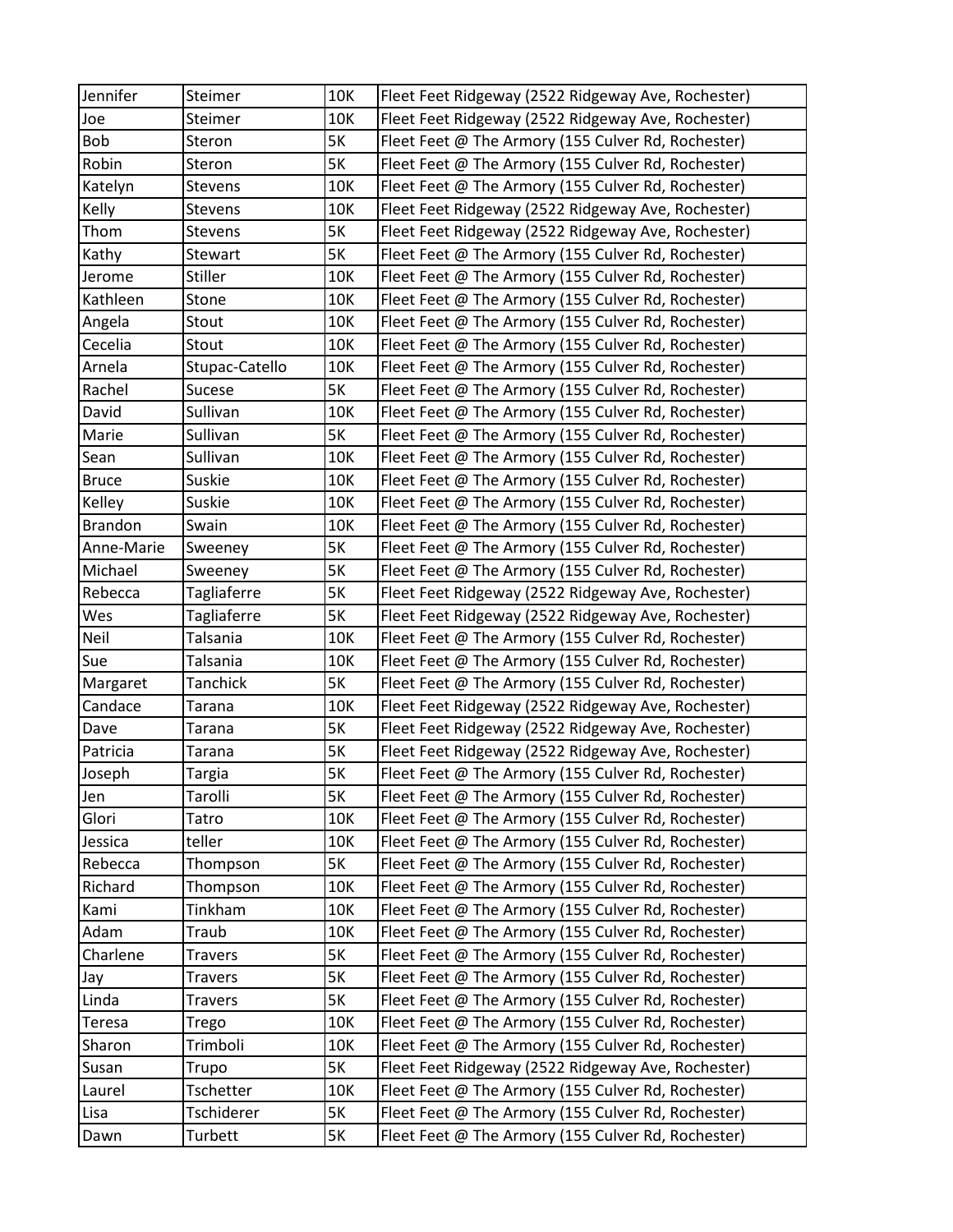| Jacque         | Turbett       | 10K       | Fleet Feet @ The Armory (155 Culver Rd, Rochester) |
|----------------|---------------|-----------|----------------------------------------------------|
| <b>RAYMOND</b> | <b>TURNER</b> | 5K        | Fleet Feet Ridgeway (2522 Ridgeway Ave, Rochester) |
| Jason          | Tutty         | 10K       | Fleet Feet @ The Armory (155 Culver Rd, Rochester) |
| Katie          | Tyner         | 10K       | Fleet Feet Ridgeway (2522 Ridgeway Ave, Rochester) |
| Kitty          | Tytler        | 10K       | Fleet Feet @ The Armory (155 Culver Rd, Rochester) |
| <b>Blanca</b>  | Valdovinos    | 10K       | Fleet Feet @ The Armory (155 Culver Rd, Rochester) |
| Suzanne        | Van Deursen   | <b>5K</b> | Fleet Feet Ridgeway (2522 Ridgeway Ave, Rochester) |
| Stephanie      | Van Epps      | 5K        | Fleet Feet @ The Armory (155 Culver Rd, Rochester) |
| Richard        | Van Meter     | 5K        | Fleet Feet Ridgeway (2522 Ridgeway Ave, Rochester) |
| Kerrie         | Vandemortel   | 10K       | Fleet Feet @ The Armory (155 Culver Rd, Rochester) |
| Colleen        | VanDurme      | 5K        | Fleet Feet @ The Armory (155 Culver Rd, Rochester) |
| Eric           | VanDurme      | 5K        | Fleet Feet @ The Armory (155 Culver Rd, Rochester) |
| Brittany       | Vanno         | 5K        | Fleet Feet @ The Armory (155 Culver Rd, Rochester) |
| Jeannette      | Vargas        | 5K        | Fleet Feet Ridgeway (2522 Ridgeway Ave, Rochester) |
| Kumar          | Vengadabady   | 10K       | Fleet Feet @ The Armory (155 Culver Rd, Rochester) |
| Valerie        | Vermeulen     | 10K       | Fleet Feet @ The Armory (155 Culver Rd, Rochester) |
| Tina           | Vicente       | <b>5K</b> | Fleet Feet Ridgeway (2522 Ridgeway Ave, Rochester) |
| Ann            | Vieira        | 5K        | Fleet Feet Ridgeway (2522 Ridgeway Ave, Rochester) |
| <b>Brenda</b>  | Vigil-Trim    | 5K        | Fleet Feet @ The Armory (155 Culver Rd, Rochester) |
| Leslie         | Virgilio      | 10K       | Fleet Feet @ The Armory (155 Culver Rd, Rochester) |
| Adriana        | Visconte      | 10K       | Fleet Feet @ The Armory (155 Culver Rd, Rochester) |
| Alexandria     | Visconte      | 5K        | Fleet Feet @ The Armory (155 Culver Rd, Rochester) |
| Jennifer       | Vislay        | 5K        | Fleet Feet @ The Armory (155 Culver Rd, Rochester) |
| Amy            | Voelkl        | 10K       | Fleet Feet @ The Armory (155 Culver Rd, Rochester) |
| Nicholas       | Voellinger    | 10K       | Fleet Feet Ridgeway (2522 Ridgeway Ave, Rochester) |
| Christie       | VonGunden     | 10K       | Fleet Feet @ The Armory (155 Culver Rd, Rochester) |
| Karen          | VonGunden     | 10K       | Fleet Feet @ The Armory (155 Culver Rd, Rochester) |
| Vicki          | Waller        | 5K        | Fleet Feet @ The Armory (155 Culver Rd, Rochester) |
| Larry          | Wallnau       | <b>5K</b> | Fleet Feet @ The Armory (155 Culver Rd, Rochester) |
| Carrie         | Walsh         | 5K        | Fleet Feet Ridgeway (2522 Ridgeway Ave, Rochester) |
| Erica          | Walter        | 10K       | Fleet Feet Ridgeway (2522 Ridgeway Ave, Rochester) |
| Amber          | Walther       | 10K       | Fleet Feet Ridgeway (2522 Ridgeway Ave, Rochester) |
| Paul           | Walther       | 5K        | Fleet Feet @ The Armory (155 Culver Rd, Rochester) |
| Steven         | Walther       | 5K        | Fleet Feet Ridgeway (2522 Ridgeway Ave, Rochester) |
| Wenjia         | Wang          | 5K        | Fleet Feet @ The Armory (155 Culver Rd, Rochester) |
| Maggie         | Warren        | 10K       | Fleet Feet @ The Armory (155 Culver Rd, Rochester) |
| Matt           | Warren        | 5K        | Fleet Feet @ The Armory (155 Culver Rd, Rochester) |
| Neil           | Weaver        | 10K       | Fleet Feet @ The Armory (155 Culver Rd, Rochester) |
| Andrew         | Weber         | 5K        | Fleet Feet @ The Armory (155 Culver Rd, Rochester) |
| <b>Brian</b>   | Weber         | 5K        | Fleet Feet @ The Armory (155 Culver Rd, Rochester) |
| Matthew        | Weber         | 5K        | Fleet Feet @ The Armory (155 Culver Rd, Rochester) |
| David          | Webster       | 10K       | Fleet Feet @ The Armory (155 Culver Rd, Rochester) |
| Sam            | Webster       | 10K       | Fleet Feet @ The Armory (155 Culver Rd, Rochester) |
| Stephen        | Webster       | 10K       | Fleet Feet @ The Armory (155 Culver Rd, Rochester) |
| <b>Bridget</b> | Wells         | 5K        | Fleet Feet @ The Armory (155 Culver Rd, Rochester) |
| Robbie         | Wells         | 5K        | Fleet Feet @ The Armory (155 Culver Rd, Rochester) |
| jake           | wenzel        | 5K        | Fleet Feet Ridgeway (2522 Ridgeway Ave, Rochester) |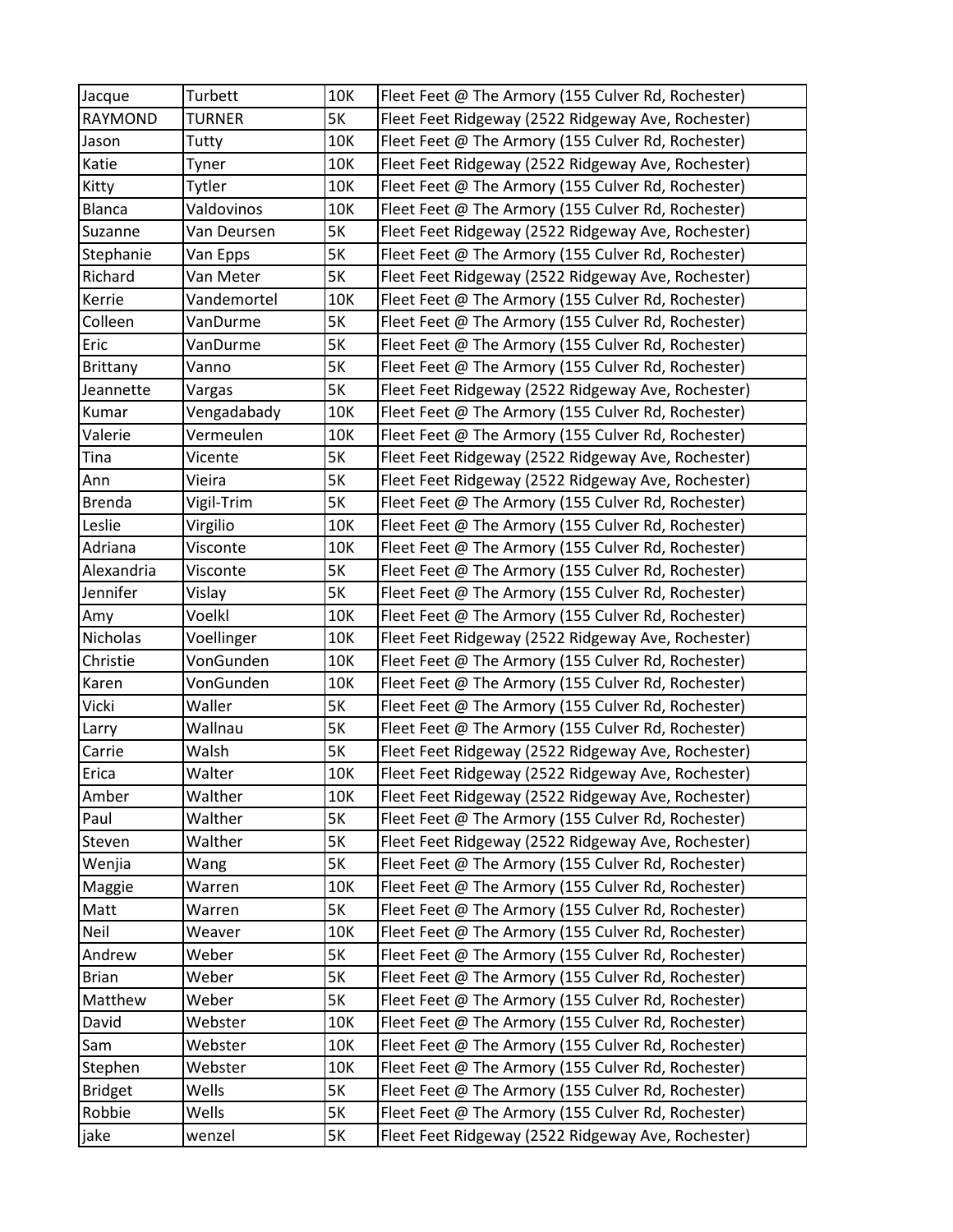| Elyse          | Whitcher       | 5K        | Fleet Feet Ridgeway (2522 Ridgeway Ave, Rochester) |
|----------------|----------------|-----------|----------------------------------------------------|
| Bill           | White          | <b>5K</b> | Fleet Feet Ridgeway (2522 Ridgeway Ave, Rochester) |
| Rebecca        | White          | <b>5K</b> | Fleet Feet @ The Armory (155 Culver Rd, Rochester) |
| John           | Whiting        | 10K       | Fleet Feet @ The Armory (155 Culver Rd, Rochester) |
| Mary Ann       | Wiater         | <b>5K</b> | Fleet Feet @ The Armory (155 Culver Rd, Rochester) |
| Wendy          | Wicks          | <b>5K</b> | Fleet Feet Ridgeway (2522 Ridgeway Ave, Rochester) |
| Anita          | wilbur         | <b>5K</b> | Fleet Feet @ The Armory (155 Culver Rd, Rochester) |
| Jean           | Williams       | <b>5K</b> | Fleet Feet Ridgeway (2522 Ridgeway Ave, Rochester) |
| Kelly          | Williams       | <b>5K</b> | Fleet Feet @ The Armory (155 Culver Rd, Rochester) |
| Patricia       | Williams       | 10K       | Fleet Feet @ The Armory (155 Culver Rd, Rochester) |
| <b>Brian</b>   | Willis         | 10K       | Fleet Feet @ The Armory (155 Culver Rd, Rochester) |
| <b>Brad</b>    | Willows        | 10K       | Fleet Feet @ The Armory (155 Culver Rd, Rochester) |
| Keith          | Wilson         | 10K       | Fleet Feet @ The Armory (155 Culver Rd, Rochester) |
| Nancy          | Winans         | <b>5K</b> | Fleet Feet @ The Armory (155 Culver Rd, Rochester) |
| Scott          | Winslow        | 10K       | Fleet Feet @ The Armory (155 Culver Rd, Rochester) |
| Scott          | Wischmeyer     | 10K       | Fleet Feet @ The Armory (155 Culver Rd, Rochester) |
| Alyssa         | Wisniewski     | <b>5K</b> | Fleet Feet Ridgeway (2522 Ridgeway Ave, Rochester) |
| Mary Jane      | Witkiewitz     | 10K       | Fleet Feet Ridgeway (2522 Ridgeway Ave, Rochester) |
| Nellie         | Wixom          | <b>5K</b> | Fleet Feet Ridgeway (2522 Ridgeway Ave, Rochester) |
| <b>Bridget</b> | Wohlers        | 10K       | Fleet Feet Ridgeway (2522 Ridgeway Ave, Rochester) |
| Carson         | Wohlers        | <b>5K</b> | Fleet Feet Ridgeway (2522 Ridgeway Ave, Rochester) |
| Karin          | Wojtas         | <b>5K</b> | Fleet Feet Ridgeway (2522 Ridgeway Ave, Rochester) |
| Peter          | Wojtas         | <b>5K</b> | Fleet Feet Ridgeway (2522 Ridgeway Ave, Rochester) |
| Claire         | Wolf           | 10K       | Fleet Feet @ The Armory (155 Culver Rd, Rochester) |
| Liz            | Wolf           | 10K       | Fleet Feet @ The Armory (155 Culver Rd, Rochester) |
| Tiffany        | Wong           | 10K       | Fleet Feet @ The Armory (155 Culver Rd, Rochester) |
| Amy            | Wood           | 10K       | Fleet Feet @ The Armory (155 Culver Rd, Rochester) |
| Steve          | Woodley        | 10K       | Fleet Feet @ The Armory (155 Culver Rd, Rochester) |
| <b>JASON</b>   | <b>WOODSON</b> | <b>5K</b> | Fleet Feet Ridgeway (2522 Ridgeway Ave, Rochester) |
| Katie          | Woodson        | <b>5K</b> | Fleet Feet Ridgeway (2522 Ridgeway Ave, Rochester) |
| Jeanne         | Worboys        | <b>5K</b> | Fleet Feet Ridgeway (2522 Ridgeway Ave, Rochester) |
| Lisa           | Wright         | 5K        | Fleet Feet @ The Armory (155 Culver Rd, Rochester) |
| Rebecca        | Wright         | 10K       | Fleet Feet @ The Armory (155 Culver Rd, Rochester) |
| Tai            | Wright         | 10K       | Fleet Feet Ridgeway (2522 Ridgeway Ave, Rochester) |
| <b>Bruce</b>   | Wysocarski     | 5K        | Fleet Feet @ The Armory (155 Culver Rd, Rochester) |
| Emily          | Wysocarski     | <b>5K</b> | Fleet Feet @ The Armory (155 Culver Rd, Rochester) |
| Morgan         | Wysocarski     | 5K        | Fleet Feet @ The Armory (155 Culver Rd, Rochester) |
| Michaela       | Yehl           | 5K        | Fleet Feet Ridgeway (2522 Ridgeway Ave, Rochester) |
| Stephanie      | Yoo            | 10K       | Fleet Feet @ The Armory (155 Culver Rd, Rochester) |
| Carl           | Yost           | <b>5K</b> | Fleet Feet @ The Armory (155 Culver Rd, Rochester) |
| Ayumi          | Yuasa          | 10K       | Fleet Feet @ The Armory (155 Culver Rd, Rochester) |
| Laurie         | Zazzara        | 10K       | Fleet Feet Ridgeway (2522 Ridgeway Ave, Rochester) |
| Brittany       | Zeager         | 5K        | Fleet Feet Ridgeway (2522 Ridgeway Ave, Rochester) |
| Mark           | Zeager         | 5K        | Fleet Feet Ridgeway (2522 Ridgeway Ave, Rochester) |
| Bill           | Zeltwanger     | 5K        | Fleet Feet @ The Armory (155 Culver Rd, Rochester) |
| Jaime          | Ziegler        | 10K       | Fleet Feet Ridgeway (2522 Ridgeway Ave, Rochester) |
| Craig          | Zoda           | 10K       | Fleet Feet Ridgeway (2522 Ridgeway Ave, Rochester) |